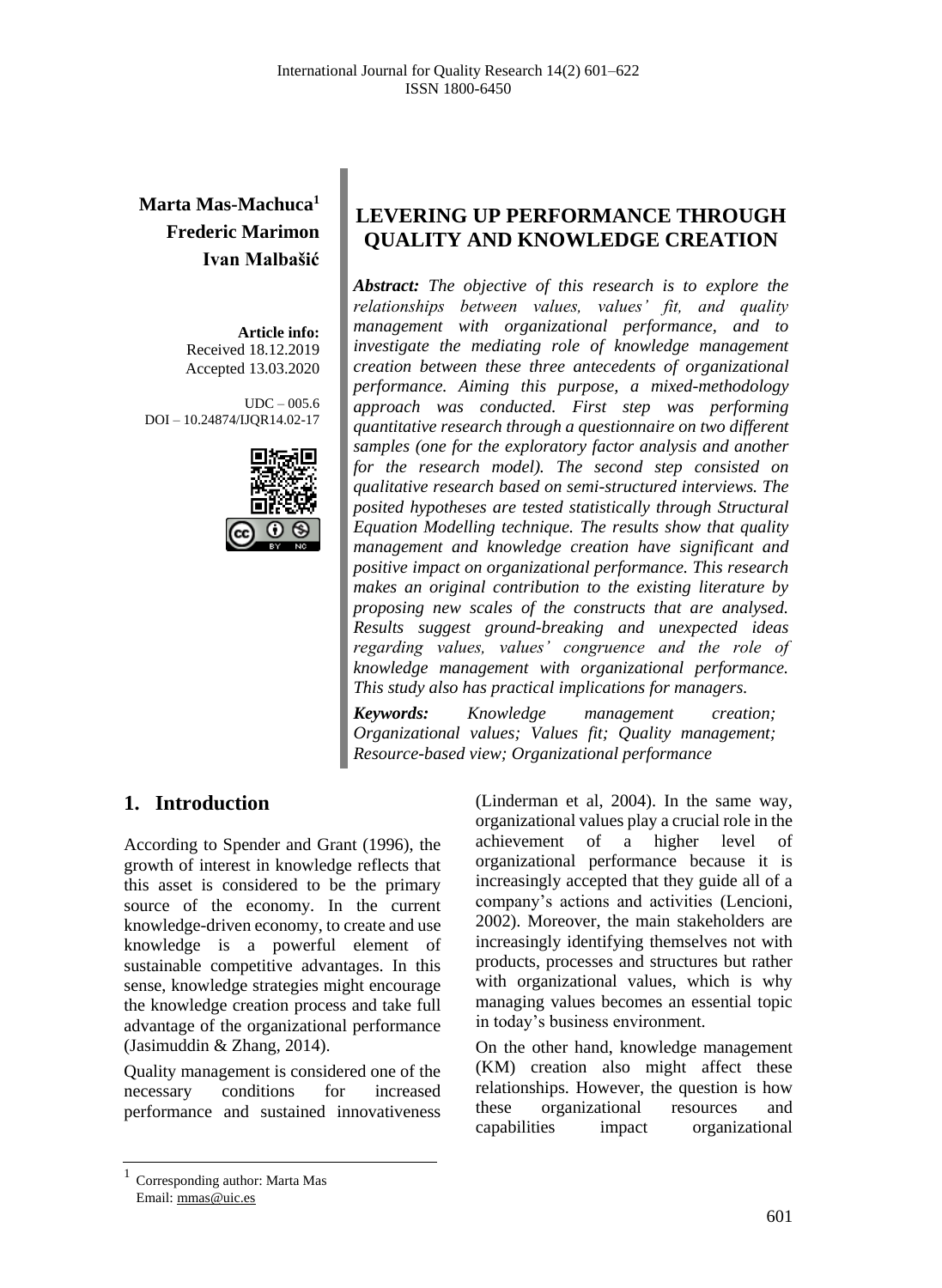

performance. Therefore, the primary objectives of this research are twofold: (1) to explore the relationship between organizational values, values' fit, and quality<br>management with organizational management with organizational performance and (2) to investigate the mediating role of KM creation between these<br>three antecedents of organizational three antecedents of organizational performance. Both objectives are important issues surrounding this field of research.

The remainder of the paper is organized as follows. The second section starts with a literature review in order to accomplish the following: (i) suggest a theoretical framework based on the *Resource-Based View* (RBV) theory of the firm; (ii) obtain a better understanding of the antecedents of organizational performance, including organizational values, the congruence of personal and organizational values, and quality management; and (iii) assess the mediating role of KM creation between these three variables and organizational performance. Along with this review, all hypotheses and a research model in which all hypotheses are linked are proposed. The third section provides the methodological framework and describes how the constructs are operationalized. The results are reported in the fourth section. A discussion of the findings and concluding remarks are presented in the fifth and last section.

### **2. Literature review and research model**

### **2.1. Theoretical framework**

The ultimate objective of any organization is to be successful, which is best manifested in achieving a higher degree of organizational performance. In this sense, organizational performance means the degree to which an organization realizes its goals and as such is consisted of efficiency, since it includes the level of realization of the set goals within the limited available resources and the ability to adapt to future conditions (Burnes, 2004;

Daft, 2010). Measuring levels of organizational performance includes specific methodology that monitors many aspects of business, and there are many tools and methods used for that purpose. The most known and universally accepted one is the *Balanced Scorecard* (BSC). However, there are also other, considerably simpler but also frequently used approaches for assessing the levels of organizational performance, and one that is also used in this study assesses the perceptions of organizational members about the key performance components (Lee & Choi, 2003; Zheng et al., 2010). In the end, the RBV of performance management helps us to understand how firms achieve effective results with high efficiency.

Quality is considered to be one of the main antecedents of organizational performance (Jeong & Phillips, 2001). Resources related to quality management include innovation, customized products, product flexibility, product reliability, quality standards, and delivery reliability. According to Hitt et al. (2016), when quality management is embedded within a firm's employees and processes, it should be considered a resource that is difficult to imitate.

In addition, human resource management is considered as a critical resource to generate sustainable competitive advantages (Priem & Butler, 2001). Specifically, according to Barney (1991), organizational capital resources comprise a firm's formal structure and the informal relations among groups within a firm, between firms and those in its environment. At this point, cultural issues become relevant sources of competitiveness with VRIO characteristics. Cultural resources. include behaviours, attitudes, values and beliefs, and are categorized as one of the most relevant intangible resource within companies (Hall, 1993). The central part of cultural resources are values because they determine our beliefs, which in turn affect our expectations. In next step, there are showed specific attitudes as an outward manifestation of our values, beliefs, and expectations,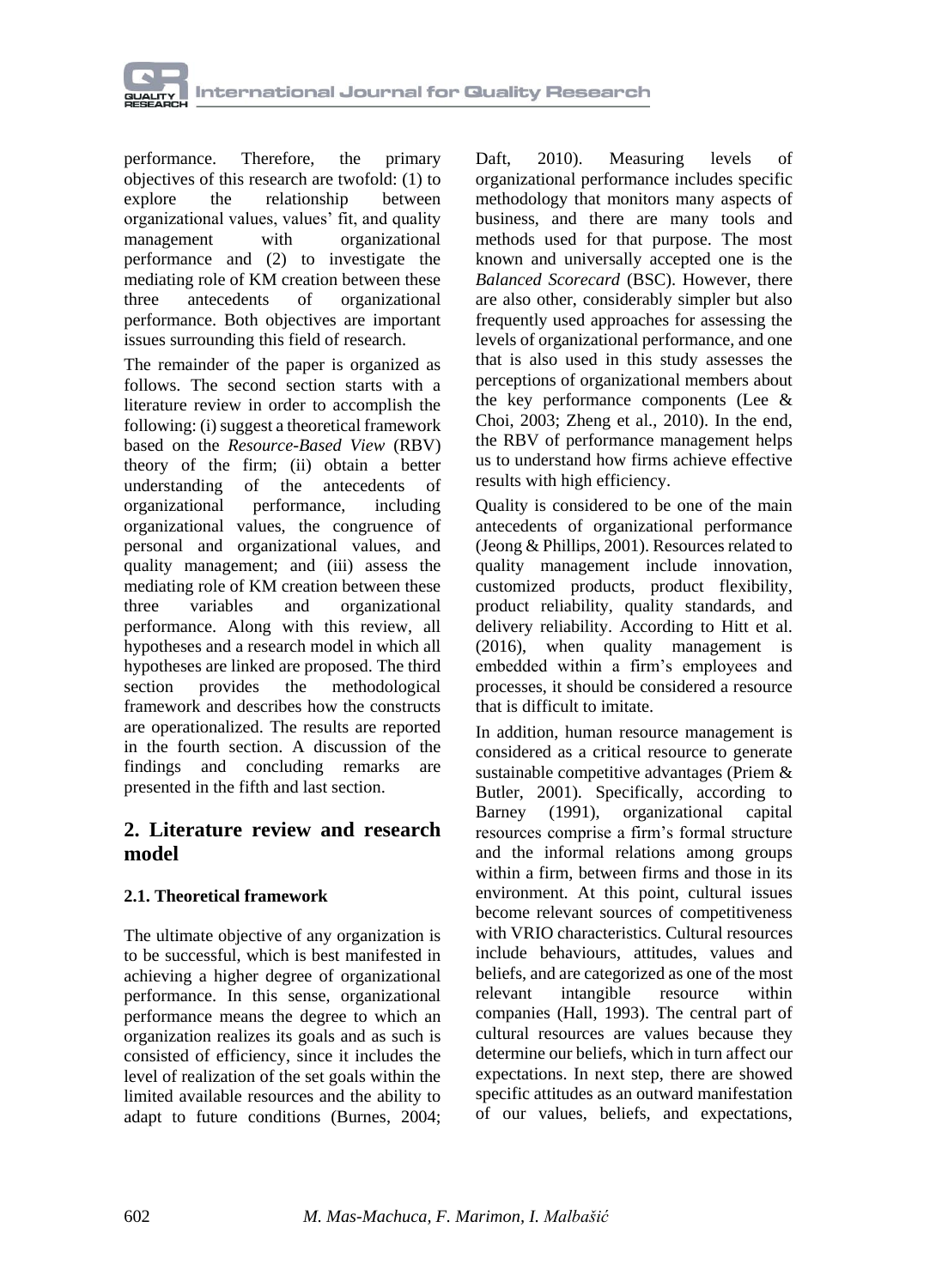which will finally affect our behaviour (Tracy, 2003). However, apart from providing guidelines for organizational behaviour, organizational values support the organization in creating the future that it wants to experience, and they also provide directions in decision making (Barrett, 2006).

Figure 1 encompasses the conceptual model based on this theoretical framework (the shadow areas) and the research model that will result from the aggregation of the hypotheses that will be posed in this section (the relationships among the constructs).



#### **2.2. Antecedents of the organizational performance: hypotheses**

In recent times, the focus of scientific research and business practice has been increasingly oriented toward several new paradigms of organization and management and, in particular, toward the role and importance of organizational values in doing business. In the context of business, values "belong to whatever is necessary, or makes a positive contribution, for maintaining and improving business" (Melé, 2005, p.101). As such, values are operationalized from the individual to the organizational level of analysis. Organizational values have a significant influence on many aspects of organizational behaviour and organizational culture (Lencioni, 2002; Van den Steen,

2010; Dolan, 2011), thus, they indirectly affect organizational performance. Some authors even say that organizational values are the DNA of an organization's culture (Barrett, 2006; Dolan & Altman, 2012), and have a dominant influence on all organizational activities and decisions.

Although the concept of values in the business environment is still not sufficiently researched, considering that values are a soft concept that could be viewed from different angles, there are many studies showing that they influence different aspects of business (Dunn et al., 1994; Cha & Edmondson, 2006; Van Beurden & Gössling, 2008; Malbašić et al., 2016). Considering that values are, at their essence, psychological constructs and thus are primarily related to the individual level of analysis, it is important to understand how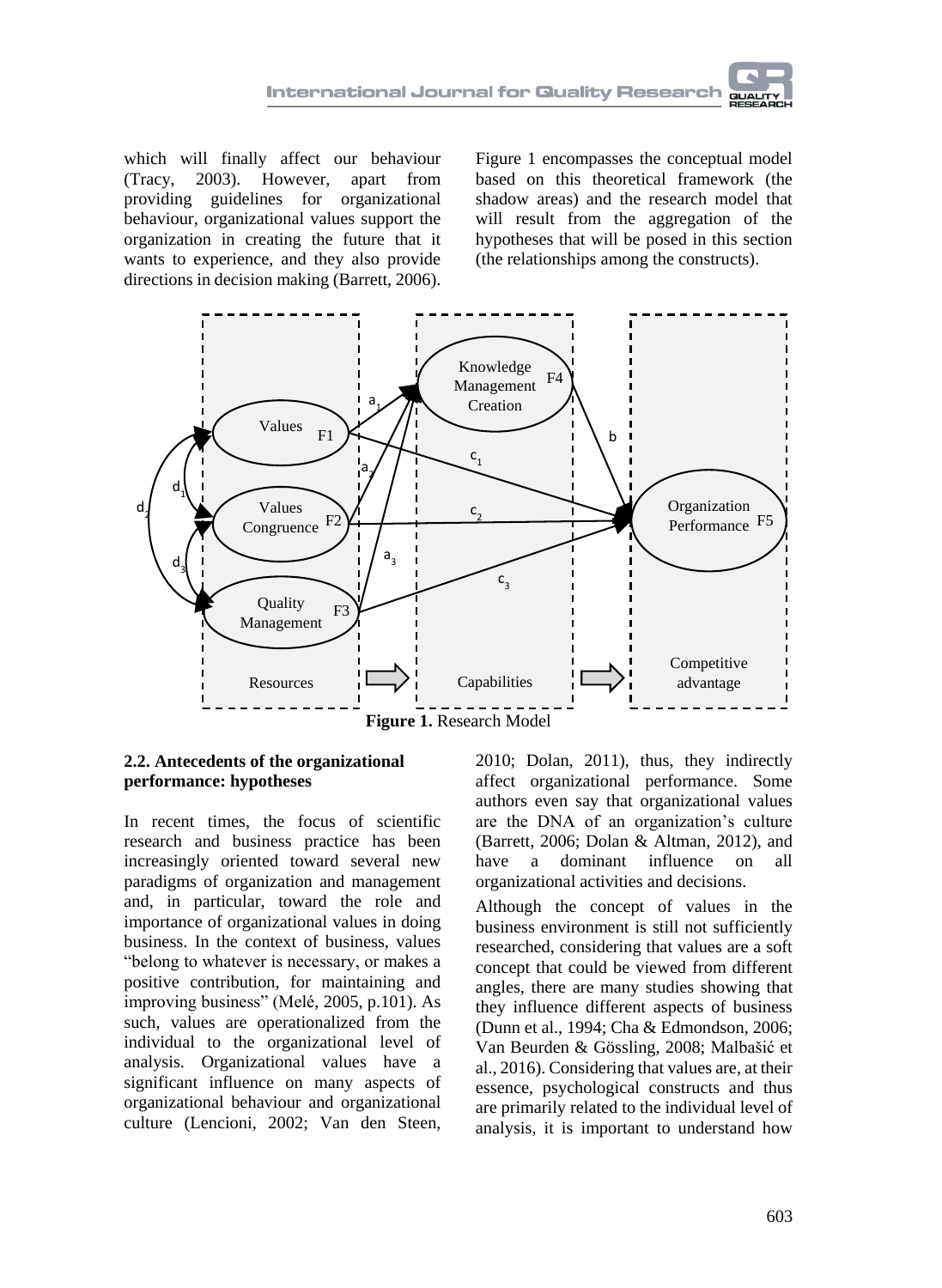

employees perceive their role in achieving organizational performance. Although an individual's perception, as a subjective impression, usually determines an<br>individual's attitudes and behaviours individual's attitudes and behaviours (Finegan, 2000), it is reasonable to assume that employees could recognize that certain values promote specific behaviours, which finally leads to better overall performance. Therefore, the following hypothesis is proposed:

#### *Hypothesis 1 (c1): Organizational values positively impact organizational performance.*

Another line of research in the field of values is congruence between personal and organizational values, and there is clear evidence that higher levels of values' congruence positively impacts many aspects of organizational behaviour (i.e., Ostroff et al., 2005; Cennamo & Gardner 2008). Conversely, it also seems that the congruence of personal and organizational values enhances the level of organizational performance. Klenke (2005) claims that values can serve as a great unifying force, providing that corporate and individual values are aligned and, as such, connect people together and guide them in the direction of achieving organizational goals. Therefore, another hypothesis is proposed:

#### *Hypothesis 2 (c2): Congruence of personal and organizational values positively impacts organizational performance.*

Finally, quality management has also been shown to impact efficiency and results (Krivokapic et al., 2013). Classical authors known as "quality gurus", such as Deming or Juran, among others, established a clear relationship between quality and results. In a recent ample literature review on quality management, Bajaj et al. (2018) reanalyse quality management and its impact on the performance of a business. Kumar et al. (2018) confirm previous findings and provide strong evidence about this cause-effect link, which leads to the third hypothesis:

#### *Hypothesis 3 (c3): Quality management positively impacts organizational performance.*

Several authors have already indicated that organizational values, as a core variable of organizational culture, are essential for the KM creation process, thereby influencing specific organizational outcomes (Skyrme & Amidon, 1997; Lee & Choi, 2003; Alavi et al., 2005). Recently, Wang et al. (2011) found that the key antecedent of the knowledge creation capability is organizational culture, while Mojibi et al. (2015) state organizational culture, together with organizational values, is important factor for the success of knowledge management. Therefore, next hypothesis is proposed:

#### *Hypothesis 4 (a1): Values positively impact KM creation.*

Organizational culture can impact knowledge creation in different ways. One of these ways is that culture could shape the processes for the creation of new knowledge (De Long & Fahey, 2000). Conversely, the fit between personal and organizational values plays an important role and is related to the job satisfaction, commitment and performance of employees (Finegan, 2000). Personorganization values fit refers to the match between an individual's values and the values of their organization (Cennamo & Gardner, 2008). The conventional wisdom of knowledge creation is that congruence of personal and organizational values will increase the shared knowledge and obtain better organizational performance. Thus, leads to propose:

#### *Hypothesis 5 (a2): Congruence of values positively impacts KM creation.*

Quality improvement is a highly desired organizational objective that is related to organizational performance (Dow et al., 1999; Samson & Terziovski, 1999; Ahire & Dreyfus, 2000). To date, the link between quality management and KM was explored more theoretically (Lin & Wu, 2005), than practically (Molina et al., 2004). From the theoretical point of view, quality management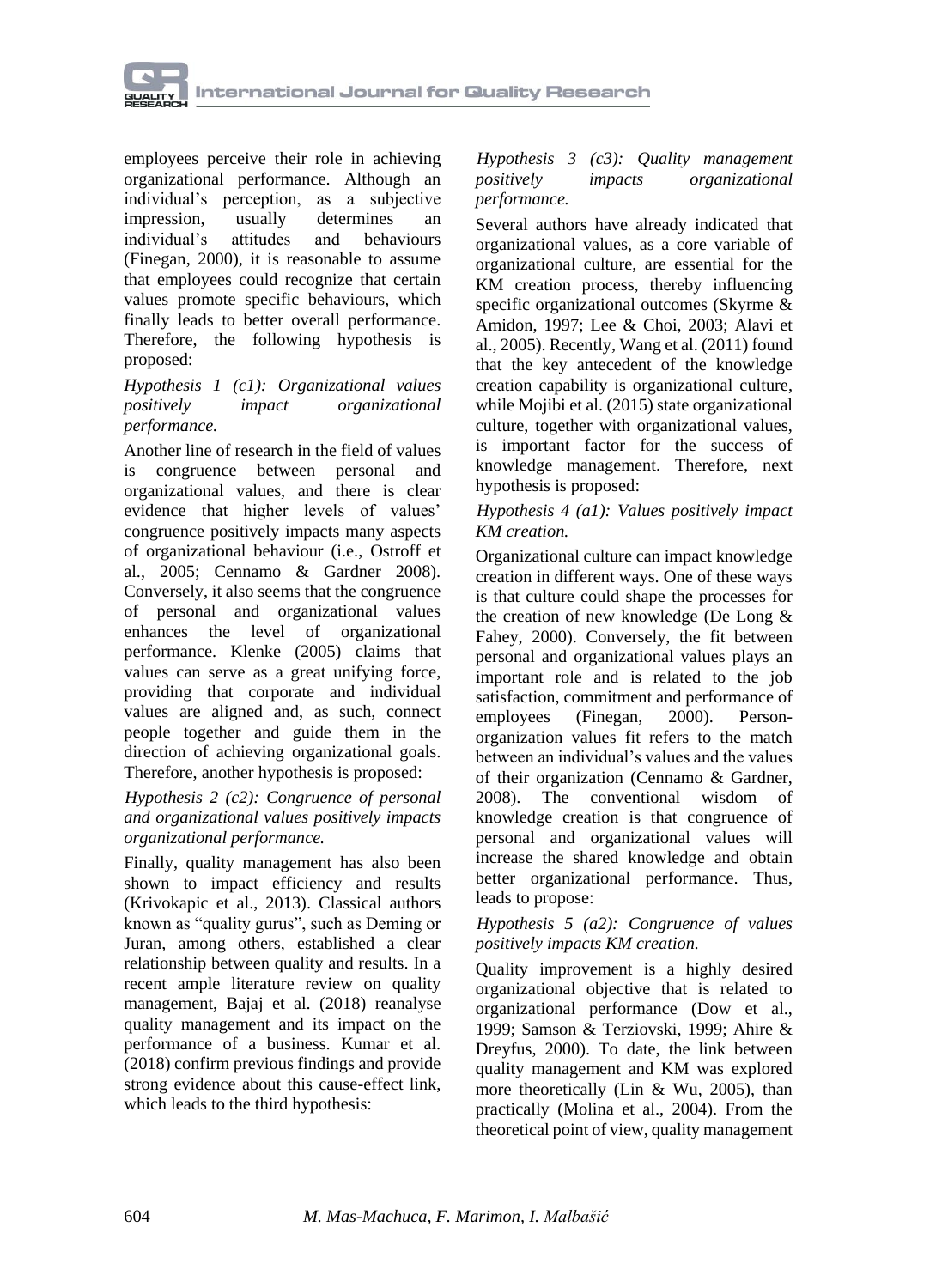and KM creation share a number of similarities and differences that make possible their effective complementary adoption within the company. According to Asif et al. (2013), quality management practices, especially continuous improvement, customer satisfaction<br>management, process-improvement process-improvement techniques, individual learning, and new product development methods, are contributing to the knowledge-creating processes of the SECI model (acronym for the knowledge creation model based on: Socialization, Externalization, Combination and Internalization –SECI–). Therefore, it is proposed the following hypothesis:

#### *Hypothesis 6 (a3): Quality management impacts on KM creation.*

According to Nonaka (1994), knowledge is created through a dynamic interaction between tacit and explicit knowledge in the SECI process. The four modes of the conversion between tacit and explicit knowledge are the basis of the knowledge creation process from the individual level to the inter-organizational level. The socialization process looks for collective knowledge from individual members. In socialization, firms can foster tacit knowledge to raise the knowledge assets in the organization (Nonaka & Takeuchi, 1995; Nonaka, Toyama & Konno, 2000). Employees better understand the explicit knowledge, rather than the tacit knowledge. Externalization assists employees to articulate in a physical way the ideas that are required for new product development or innovation. The recently explicit knowledge is then unified and disseminated at different organizational levels (Nonaka & Takeuchi, 1995; Nonaka et al., 2000). Therefore, the SECI model of knowledge creation modifies knowledge into business value and innovation (Nonaka et al., 2000).

Several empirical studies suggest a significant relationship between knowledge creation and sharing with organizational performance, such as McEvily and

Chakravarthy (2002) and Zheng et al. (2010). A knowledge-centred organization will emphasize the processes through which organizations access, utilize and apply the knowledge towards a better performance of the daily activities of the firm. To summarize, how the creation and transfer of knowledge within organizations is managed will contribute to the achievement of their primary long-term objectives and goals. Thus, following hypothesis is proposed:

*H7 (b): KM creation positively impacts organizational performance.*

These seven hypotheses are considered together in the research model (Figure 1).

# **3. Methodology**

It is conducted a mixed-methodology approach. First, a quantitative research through a questionnaire on two different samples (one for the *Exploratory Factor Analyses* (EFAs) analysis and another for *Structural Equation Modeling*, i.e., the SEM research model) is conducted, and second a qualitative research based on four semistructured interviews with managers of four companies is conducted.

The questionnaire consisted of an introduction section where sociodemographic information of the respondent and information about the organization were collected. Five subsequent sections were inquired about the constructs of the model (see the Appendix). All these sections included up to 49 items. An adaptation of validated scales was used. The first subsection consists of sixteen items, which were based on the literature review previously described that is related to the organizational values and were operationalized by using the construct of Malbašić et al. (2015). It was taken into account that items in the form of concrete organizational values were evenly distributed across four categories of values business, relational, development, and contribution values. Three items are used for the assessment of the congruence of personal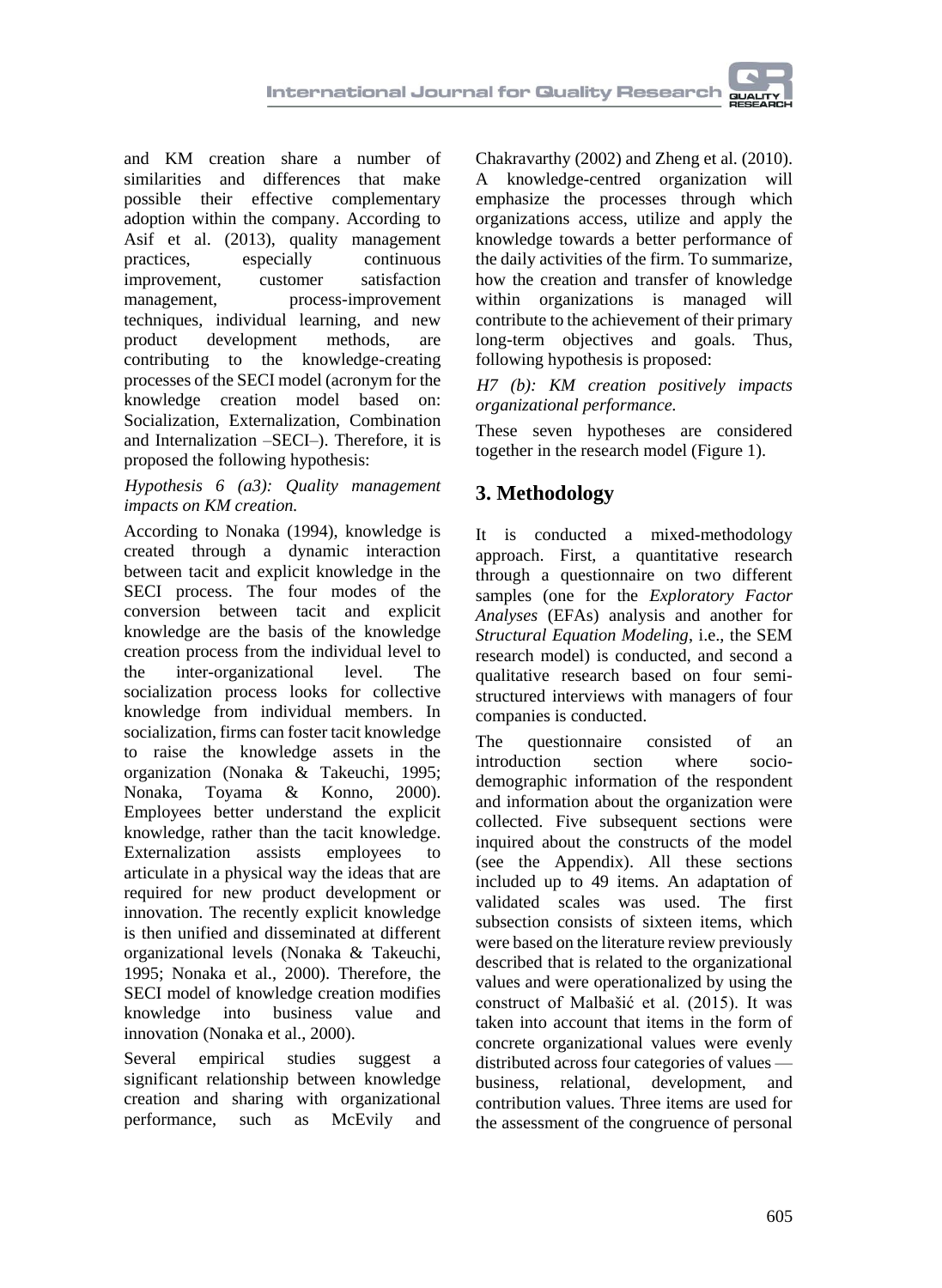

and organizational values based on Cable and DeRue (2002) in the second subsection. The third subsection assesses quality management using nine items based on the EFQM model. The fourth of these sections consisted of sixteen items to assess KM creation. The scale that was used to evaluate the KM creation was based on the SECI model (Nonaka, Byosiere, Borucki & Konno, 1994) and other KM creation scales (such as Sabherwal & Becerra-Fernandez, 2003; Tsai & Li, 2007; Li et al., 2009). The fifth and last subsection collects the information related to the organizational performance based on Lee

and Choi (2003) which is the dependent construct in the model (five items).

All items in the questionnaire were statements to which respondents indicated their agreement/disagreement based on a fivepoint Likert-type scale, and they are attached in the Appendix. The questionnaire was first conducted in November 2016 with employees of six different Croatian companies, and 202 valid questionnaires were collected. Table 1 shows the demographic characteristics of the Croatian sample.

|                              | Sample 1     |       | Sample 2<br>(Spanish) |       |  |
|------------------------------|--------------|-------|-----------------------|-------|--|
|                              | (Croatian)   |       |                       |       |  |
|                              | Number       | $\%$  | Number                | $\%$  |  |
| Gender                       |              |       |                       |       |  |
| Female                       | 92           | 45.5  | 341                   | 56.7  |  |
| Male                         | 109          | 54.0  | 260                   | 43.3  |  |
| No answer                    | 1            | 0.5   |                       |       |  |
| Total                        | 202          | 100.0 | 601                   | 100.0 |  |
|                              |              |       |                       |       |  |
| Age                          |              |       |                       |       |  |
| < 20                         | 1            | 0.5   | $\overline{2}$        | 0.3   |  |
| 21-30                        | 22           | 10.9  | 156                   | 26.0  |  |
| $31 - 40$                    | 52           | 25.7  | 201                   | 33.4  |  |
| $41 - 50$                    | 70           | 34.7  | 155                   | 25.8  |  |
| 51-60                        | 54           | 26.7  | 72                    | 12.0  |  |
| $>61$                        | 3            | 1.5   | 15                    | 2.5   |  |
| Total                        | 202          | 100.0 | 601                   | 100.0 |  |
|                              |              |       |                       |       |  |
| Years in the current company |              |       |                       |       |  |
| $0 - 4$                      | 16           | 7.0   | 279                   | 46.4  |  |
| $5 - 10$                     | 20           | 9.9   | 133                   | 22.1  |  |
| $11 - 20$                    | 62           | 30.7  | 117                   | 19.5  |  |
| >21                          | 103          | 51.0  | 72                    | 12.0  |  |
| no answer                    | $\mathbf{1}$ | 0.5   | $\overline{a}$        |       |  |
| Total                        | 202          | 100.0 | 601                   | 100.0 |  |
|                              |              |       |                       |       |  |
| <b>Education</b> level       |              |       |                       |       |  |
| <b>Basic</b> studies         | 79           | 39.1  | 234                   | 38.9  |  |
| Vocational qualification     | 24           | 11.9  | 118                   | 19.6  |  |
| University degree            | 99           | 49.0  | 249                   | 41.4  |  |
| Total                        | 202          | 100.0 | 601                   | 100.0 |  |

**Table 1.** Demographic characteristics of the samples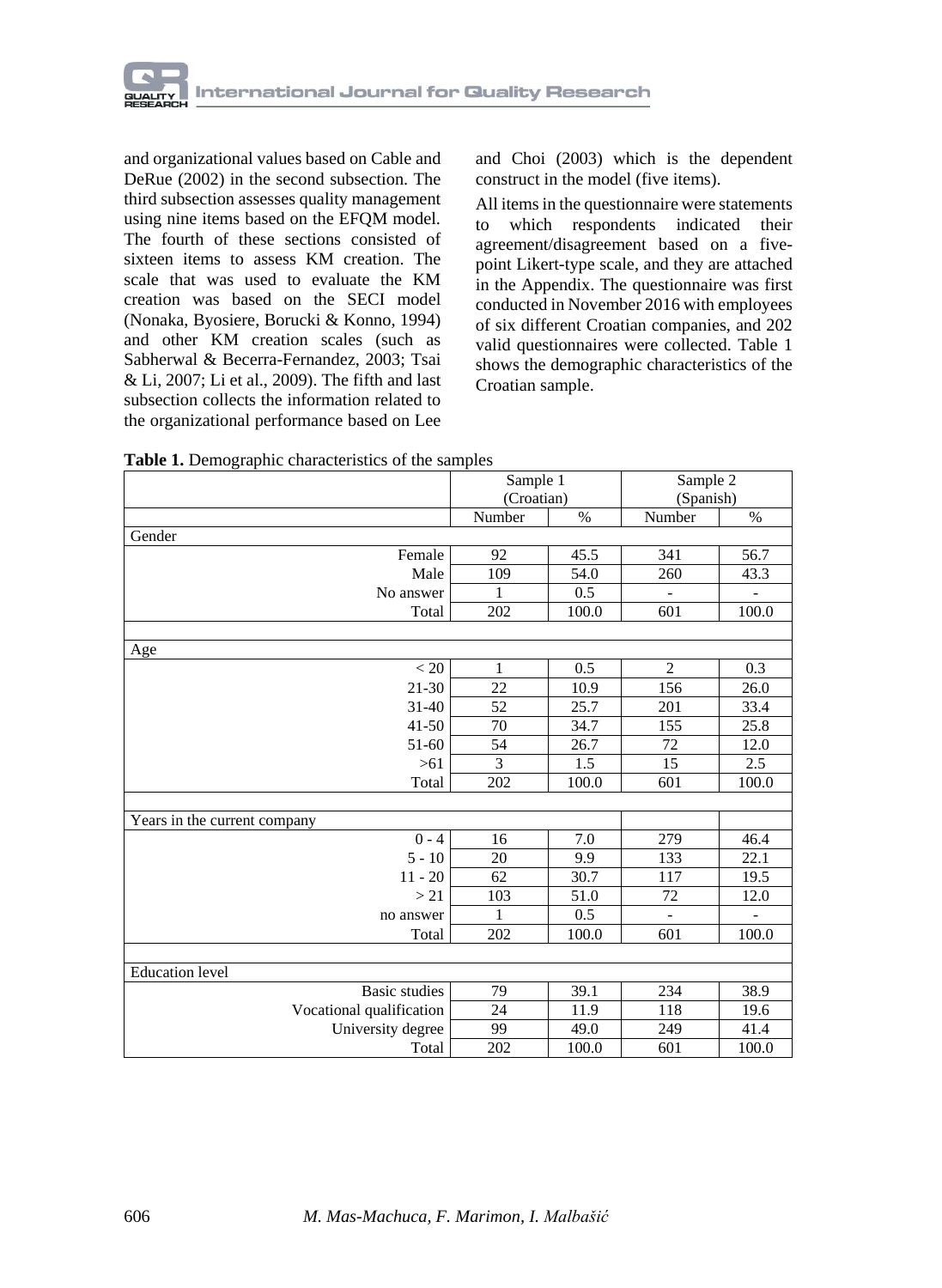| Sample 2<br>(Spanish)<br>$\%$<br>59.4<br>37.6<br>3.0<br>100.0 |
|---------------------------------------------------------------|
|                                                               |
|                                                               |
|                                                               |
|                                                               |
|                                                               |
|                                                               |
|                                                               |
|                                                               |
|                                                               |
|                                                               |
|                                                               |
| 12.5                                                          |
| 80.0                                                          |
| 7.5                                                           |
| 100.0                                                         |
|                                                               |
|                                                               |
| 17.0                                                          |
| 19.1                                                          |
| 20.0                                                          |
| 43.9                                                          |
|                                                               |
|                                                               |

**Table 1.** Demographic characteristics of the samples (continued)

All of the items in the questionnaire and the dimensions that they were encompassed by were selected from the relevant literature that was mentioned above. However, these dimensions had to be demonstrated to be consistent. Therefore, this first sample was used to assess the reliability and validity of the five constructs of the research model. Five independent exploratory factor analyses (EFA) using principal component analysis were conducted to explore the dimensionality of the five constructs. The next section shows that these exploratory analyses confirmed the five dimensions.

Once the dimensionality and psychometric characteristics were found to be sound, a second sample was used to confirm the relationships proposed by the seven hypotheses, which was reflected in the research model. This second sample consisted of 601 questionnaires that were collected in December 2016 from employees working in Spanish companies. The research model was analysed using this second and larger sample through SEM techniques.

To assess the mediating role of implementation, the seminal work of Baron and Kenny (1986) inspired the analysis. A model analysis was conducted using the EQS 6.3 software in a similar way that other papers have assessed mediation using SEM (Petnji et al., 2011; Bernardo et al., 2012; Pereira-Moliner et al., 2012). The posterior conceptualization of the mediating role proposed by Zhao et al. (2010) sheds light on the analysis of the three mediating roles of the creation of knowledge.

Finally, four interviews with the top managers of four companies (three in Spain and one in Portugal) provided practical evidence that confirmed the statistical analysis and enriched the research implications.

### **4. Results**

This section starts with the dimensionality analysis of the five constructs (with the first sample), which are used in the second subsection where the research model is analysed (with the second sample). In the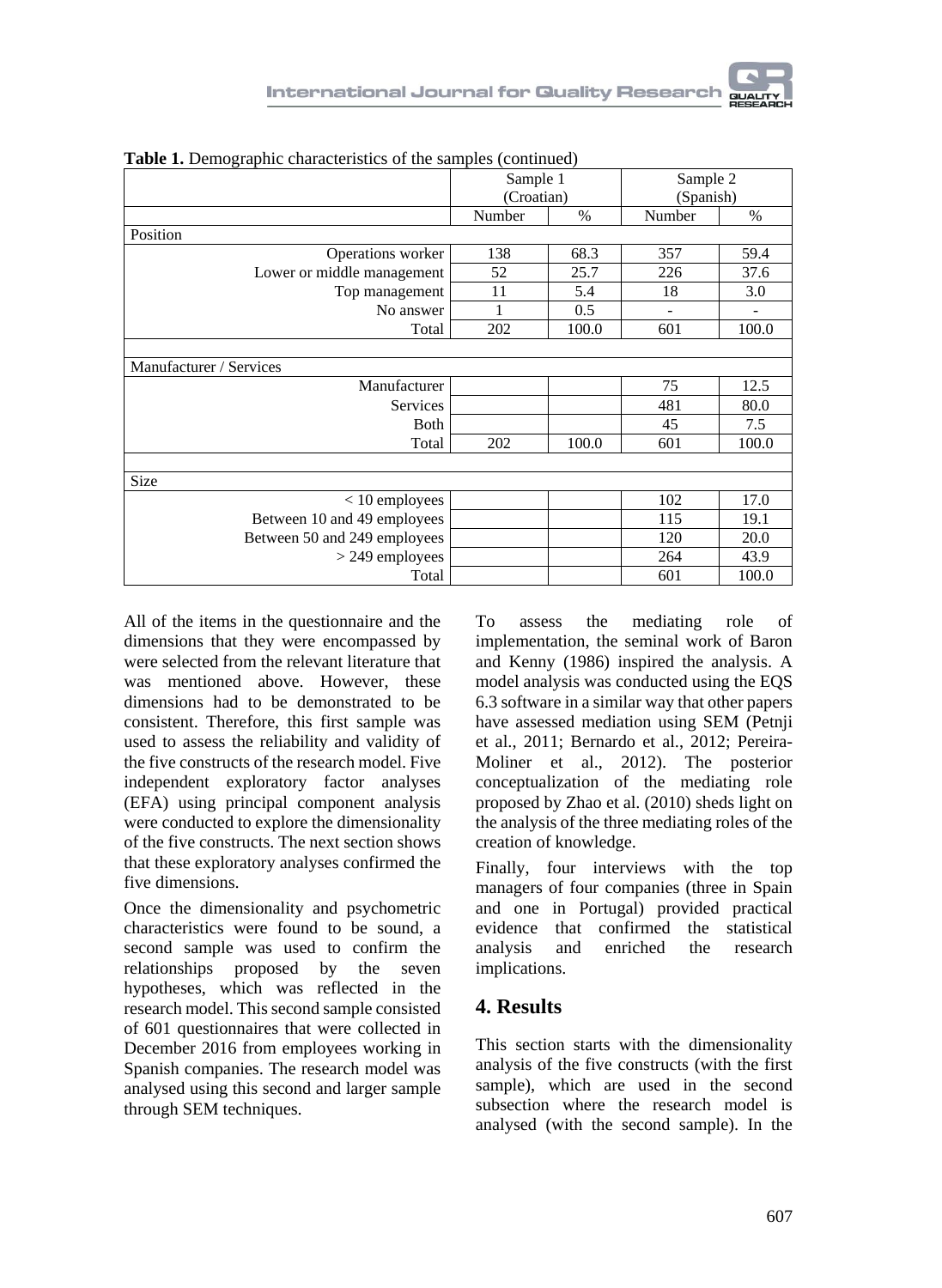

third and last subsection, the mediation analysis of the role of knowledge creation is performed.

#### **4.1. Reliability and validity analyses of the constructs**

A set of five independent EFAs using Principal Components Analysis is conducted. Table 2 shows that for each analysis, both the Kaiser-Meier-Olkin statistic and the Bartlett test forecasted a good result for all these analyses.

All EFAs extracted only one factor with an eigenvalue greater than one, except for the factor analysis of the KM creation, which extracted three factors.

The first factor showed an eigenvalue of 7.66 and extracted 47.87% of the sample variance.

**Table 2.** The five factors extracted by the five Principal Components Analysis (Sample 1 – Croatian companies): values, congruence, quality management, KM and organizational performance

|                           | 1 Values                       |       |                  | $\overline{\mathcal{L}}$ |                 | 3 Quality   | 4 Creation of   |       |                 | 5 Organizational |
|---------------------------|--------------------------------|-------|------------------|--------------------------|-----------------|-------------|-----------------|-------|-----------------|------------------|
|                           |                                |       |                  | Congruence               |                 | management  | knowledge       |       |                 | effectiveness    |
|                           | code                           | load  | code             | load                     | code            | load        | code            | load  | code            | load             |
|                           | OV14R4                         | 0.815 | VC3              | 0.938                    | QM <sub>6</sub> | 0.817       | <b>KM13</b>     | 0.843 | OP3             | 0.908            |
|                           | OV6R2                          | 0.788 | $\overline{VC2}$ | 0.937                    | QM8             | 0.804       | <b>KM12</b>     | 0.780 | OP <sub>4</sub> | 0.880            |
|                           | <b>OV15D4</b>                  | 0.774 | VC1              | 0.893                    | QM7             | 0.802       | <b>KM11</b>     | 0.769 | OP <sub>5</sub> | 0.866            |
|                           | OV11D3                         | 0.768 |                  |                          | QM3             | 0.791       | KM8             | 0.740 | OP <sub>2</sub> | 0.847            |
|                           | OV5B2                          | 0.767 |                  |                          | QM <sub>2</sub> | 0.775       | KM4             | 0.737 | OP <sub>1</sub> | 0.820            |
|                           | OV2R1                          | 0.760 |                  |                          | QM4             | 0.768       | KM <sub>2</sub> | 0.736 |                 |                  |
|                           | OV10R3                         | 0.754 |                  |                          | QM5             | 0.750       | <b>KM15</b>     | 0.722 |                 |                  |
|                           | OV3D1                          | 0.752 |                  |                          | QM1             | 0.676       | KM5             | 0.721 |                 |                  |
|                           | OV7D2                          | 0.737 |                  |                          | OM <sub>9</sub> | 0.669       | KM1             | 0.704 |                 |                  |
|                           | <b>OV12C3</b>                  | 0.737 |                  |                          |                 |             | KM <sub>6</sub> | 0.662 |                 |                  |
|                           | OV13B4                         | 0.712 |                  |                          |                 |             | KM3             | 0.661 |                 |                  |
|                           | OV8C2                          | 0.709 |                  |                          |                 |             | <b>KM10</b>     | 0.652 |                 |                  |
|                           | OV1B1                          | 0.625 |                  |                          |                 |             | <b>KM16</b>     | 0.617 |                 |                  |
|                           | OV9B3                          | 0.589 |                  |                          |                 |             | <b>KM14</b>     | 0.563 |                 |                  |
|                           | OV <sub>4</sub> C <sub>1</sub> | 0.589 |                  |                          |                 |             | KM7             | 0.552 |                 |                  |
|                           | <b>OV16C4</b>                  | 0.587 |                  |                          |                 |             | KM9             | 0.528 |                 |                  |
|                           |                                |       |                  |                          |                 |             |                 |       |                 |                  |
| Number of                 | 16(12)                         |       |                  | 3(3)                     |                 | 9(7)        | 16(9)           |       |                 | 5(5)             |
| original                  |                                |       |                  |                          |                 |             |                 |       |                 |                  |
| (retained) items          |                                |       |                  |                          |                 |             |                 |       |                 |                  |
| Kaiser-Meyer-             | 0.939                          |       |                  | 0.739                    |                 | 0.911       | 0.908           |       |                 | 0.852            |
| Olkin statistic           |                                |       |                  |                          |                 |             |                 |       |                 |                  |
| <b>Bartlett</b> statistic | 1,846.06 (120)                 |       |                  | 431.76(3)                |                 | 980.39 (36) | 1,644.07 (120)  |       |                 | 700.95 (10)      |
| (freedom                  | 0.000                          |       |                  | 0.000                    |                 | 0.000       | 0.000           |       |                 | 0.000            |
| degree)                   |                                |       |                  |                          |                 |             |                 |       |                 |                  |
| p-value                   |                                |       |                  |                          |                 |             |                 |       |                 |                  |
| Eigen-value               | 8.301                          |       |                  | 2.555                    |                 | 5.241       | 7.660           |       |                 | 3.737            |
| Average                   | 51.88%                         |       |                  | 85.18%                   |                 | 58.23%      | 47,86%          |       |                 | 74.74%           |
| variance                  |                                |       |                  |                          |                 |             |                 |       |                 |                  |
| extracted                 |                                |       |                  |                          |                 |             |                 |       |                 |                  |
| (AVE)                     |                                |       |                  |                          |                 |             |                 |       |                 |                  |

Selected items shadowed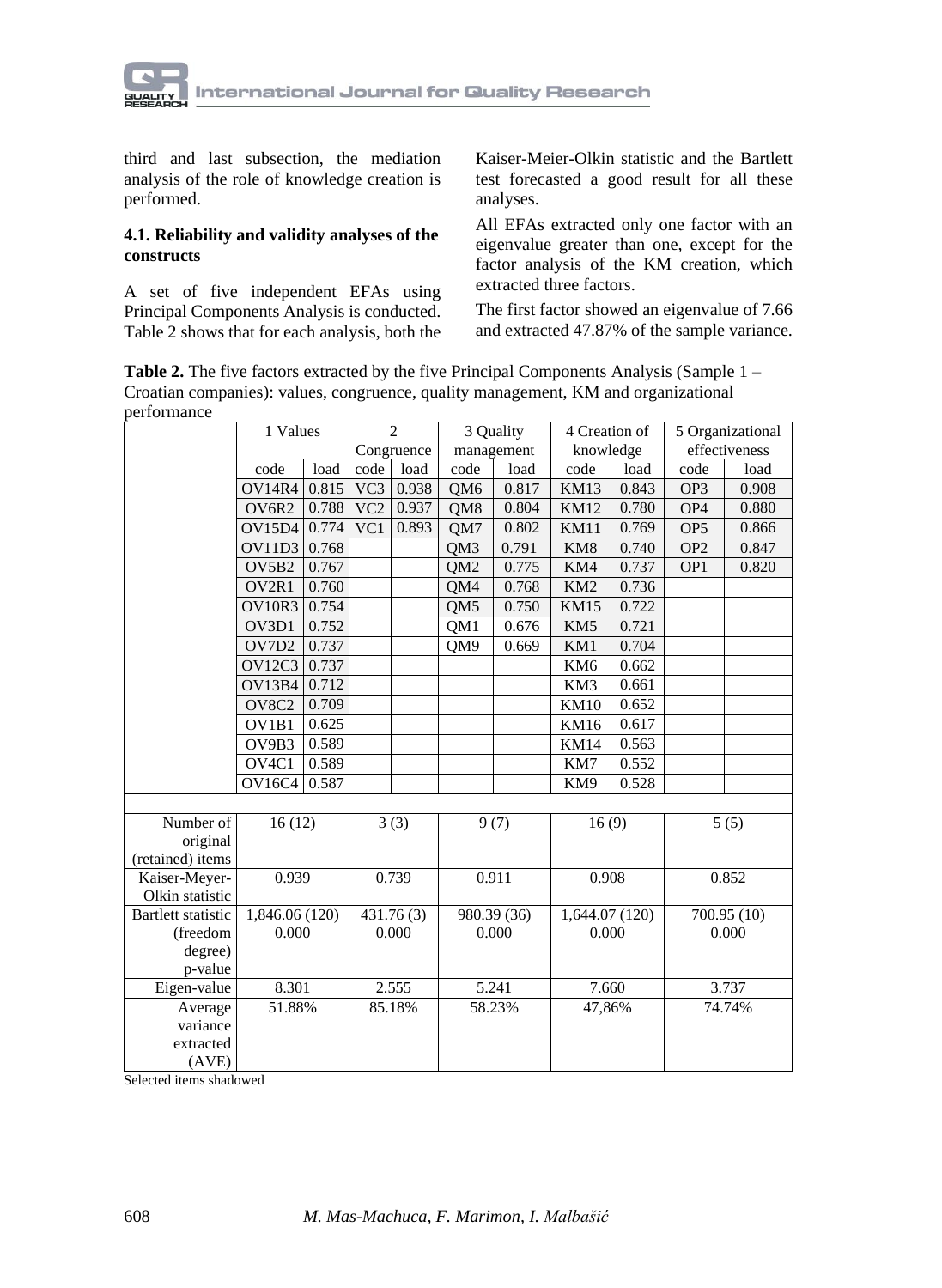Taking into account that the eigenvalues for the second and the third factors were near the Kaiser criterion threshold (1.26 and 1.04, respectively) and that the first factor explained almost 50% of the variance, the analysis was forced to extract only one factor. The only criterion to retain items in all these five EFAs was to exceed the cutoff for a load of 0.7 (Hair et al., 2010).

At this point, the five EFAs were conducted again by taking only the selected items, and five independent reliability and validity analyses were performed. The internal reliability of these factors was confirmed as the retained indicators exhibited loadings of 0.70 or higher. The internal consistency of the constructs reaffirmed our approach by<br>obtaining values that exceeded the obtaining values that exceeded the recommended threshold value of 0.7 for both the Cronbach's alpha coefficient and the composite reliability (CR). The average variance extracted (AVE) also surpassed the cut-off point of 0.5 (Nunnally & Bernstein, 1994) for all factors. To further corroborate the suitability of the items included in these factors, several tests that removed the items with lower loads were conducted. The results revealed that the Cronbach's alpha value did not improve, and therefore no items were excluded. Table 3 summarizes the reliability analysis of the five constructs.

**Table 3.** Reliability and convergent validity analysis of the five constructs (Sample 1 – Croatian companies)

|                                                       |        | $\mathfrak{D}$          | 3           |             |                |
|-------------------------------------------------------|--------|-------------------------|-------------|-------------|----------------|
|                                                       | Values | Values                  | Ouality     | Creation of | Organizational |
|                                                       |        | Congruence              | Management  | knowledge   | Performance    |
| Alpha Cronbach                                        | 0.934  | 0.912                   | 0.901       | 0.906       | 0.915          |
| Range of Cronbach's alpha                             |        | 0.927-0.931 0.850-0.918 | 0.884-887   | 0.887-0.899 | 0.881-0.908    |
| if one item is removed                                |        |                         |             |             |                |
| Range of correlations                                 |        |                         |             |             |                |
| between items and total $(0.952 - 0.773)$ 0.771-0.852 |        |                         | 0.681-0.727 | 0.644-0.799 | 0.723-0.848    |
| corrected scale                                       |        |                         |             |             |                |
| Composite Reliability                                 | 0.941  | 0.945                   | 0.919       | 0.921       | 0.937          |
| Average Variance                                      | 0.572  | 0.852                   | 0.619       | 0.564       | 0.748          |
| Extracted                                             |        |                         |             |             |                |

Table 4 provides the results for the analysis of discriminant validity, which was performed using linear correlations or standardized covariances between latent factors, by examining whether the

inter-factor correlations were less than the square root of the AVE (Fornell & Larcker, 1981). As seen in Table 4, the square roots of each AVE were greater than the off-diagonal elements. Thus, the discriminant validity was confirmed.

**Table 4.** Correlation matrix of latent factors

| 1 Values                     | 0.757    |          |          |          |       |
|------------------------------|----------|----------|----------|----------|-------|
| 2 Values Congruence          | $0.544*$ | 0.923    |          |          |       |
| 3 Quality Management         | $0.611*$ | $0.723*$ | 0.923    |          |       |
| 4 Creation of knowledge      | $0.433*$ | $0.569*$ | $0.519*$ | 0.787    |       |
| 5 Organizational Performance | $0.370*$ | 0.583    | $0.583*$ | $0.693*$ | 0.865 |

 $(*)$  Correlation significant at the 0.01 level (bilateral)

Diagonal elements are the square roots of the average variance extract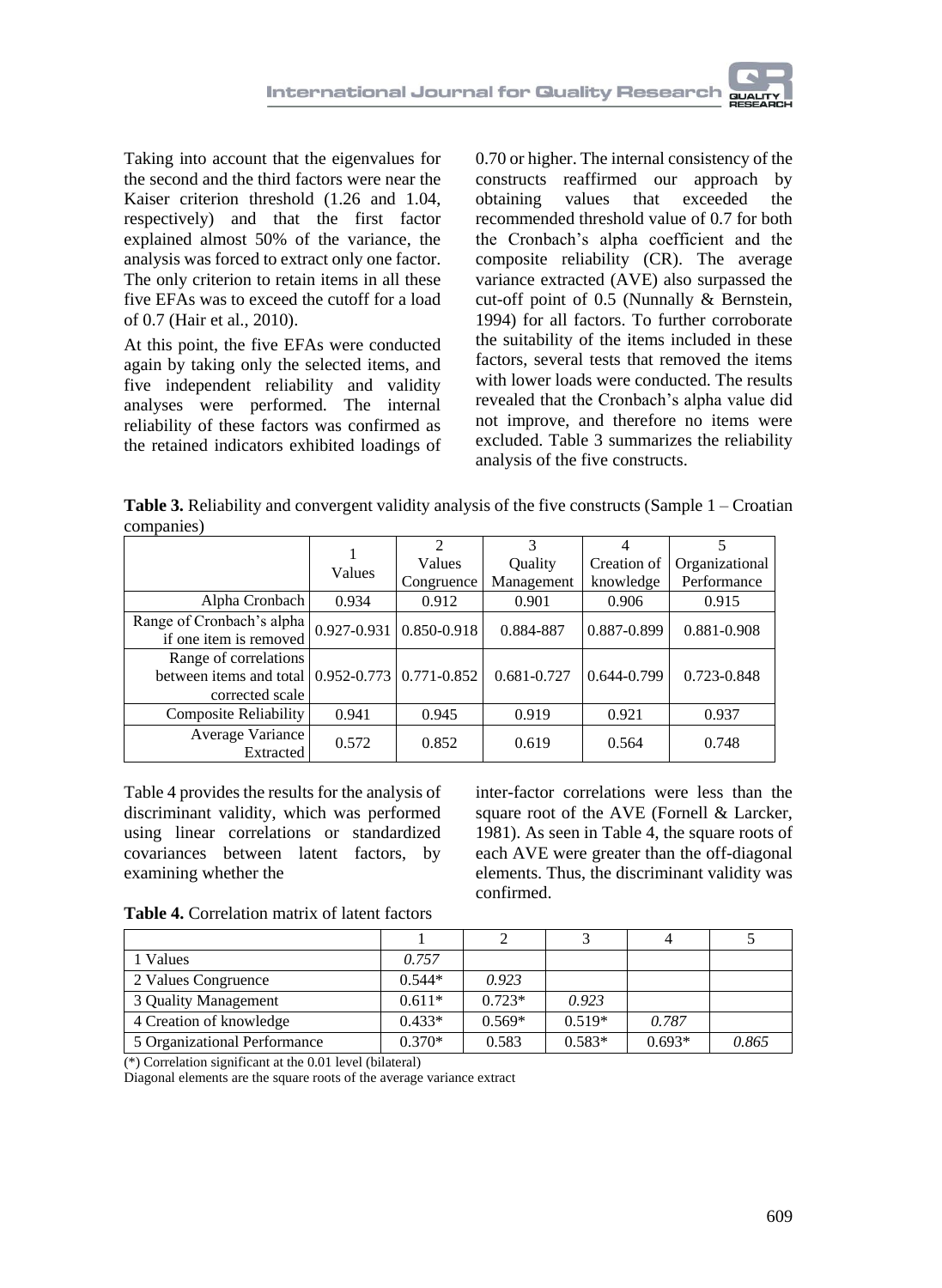#### **4.2. Research model**

The model was estimated using the robust maximum likelihood method from the asymptotic variance–covariance matrix. The fit indices obtained showed an acceptable fit, although they need to be taken with some caution. The Satorra–Bentler  $\chi^2$  was 1,104.34 with 583 degrees of freedom and a p-value of 0.000. Since the second sample that was used in this analysis is notably large, it was expected to have a null p-value. For these cases, it is therefore advisable to use the coefficient between the  $\chi^2$  and the degrees of freedom, which was 1.89. The comparative fit index (CFI) was 0.952, which is clearly above the general accepted threshold (> 0.9) according to Hair et al. (2010) and Hu and Bentler (1999). Therefore, it is concluded that the global fit is acceptable. An additional

model is conducted in which four control variables were introduced (gender, age, education level and position in the company). The model's Satorra–Bentler  $\chi^2$  increases to 1,502.14 with 729 freedom degrees, its CFI decreases to 0.933, and its RMSEA increases to 0.042. Therefore, the model fits the data. Only education is insignificant. The age positively impacts organizational performance and negatively impacts the position. (The top managers have a worse perception of the organization performance than other employees. Perhaps it is because they have better information.) Gender also significantly impacts performance. Men's perception of performance is lower than women's perception, possibly because women's perception is more optimistic.

Table 5 shows the results.

|                                                                   | Total effect             | Indirect<br>effect          | Direct effect                          |                        | Type of mediation<br>(according to Zhao<br>et al. typology) |
|-------------------------------------------------------------------|--------------------------|-----------------------------|----------------------------------------|------------------------|-------------------------------------------------------------|
| 1 Values $\rightarrow$ 5 Organizational<br>performance            | $-0.047$ (-<br>0.549     | 0.040(1.957)<br>$(a_1 * b)$ | $-0.087$ (-<br>1.108 $(c_1)$           | $H_1$ refused          | Non direct effect<br>Non mediation                          |
| 2 Congruence values $\rightarrow$ 5<br>Organizational performance | $-0.172$ ( $-$<br>2.207) | 0.039(2.158)<br>$(a*b)$     | $-0.211(-$<br>(2.934)(c <sub>2</sub> ) | H <sub>2</sub> refused | Direct and indirect<br>effects<br>Competitive<br>mediation  |
| 3 Quality management $\rightarrow$ 5                              | 0.723                    | 0.045(1.923)                | 0.678                                  | $H_3$                  | Direct only effect                                          |
| Organizational performance                                        | (7.782)                  | $(a_3 * b)$                 | $(8.028)$ (c <sub>3</sub> )            | accepted               | Non mediation                                               |
| 1 Values $\rightarrow$ 4 Creation of                              | 0.222                    |                             | 0.222                                  | $H_4$                  |                                                             |
| knowledge                                                         | (3.168)                  |                             | $(3.168)$ (a <sub>1</sub> )            | accepted               |                                                             |
| 2 Congruence values $\rightarrow$ 4                               | 0.216                    |                             | 0.216                                  | H <sub>5</sub>         |                                                             |
| Creation of knowledge                                             | (3.096)                  |                             | $(3.096)$ (a <sub>2</sub> )            | accepted               |                                                             |
| 3 Quality management $\rightarrow$ 4                              | 0.246                    |                             | 0.246                                  | H <sub>6</sub>         |                                                             |
| Creation of knowledge                                             | (3.429)                  |                             | $(3.429)$ (a <sub>3</sub> )            | accepted               |                                                             |
| 4 Creation of knowledge $\rightarrow$ 5                           | 0.181                    |                             | 0.181                                  | H <sub>7</sub>         |                                                             |
| Organizational performance                                        | (2.609)                  |                             | $(2.609)$ (b)                          | accepted               |                                                             |
| Correlations                                                      |                          |                             |                                        |                        |                                                             |
| 1 Values $\rightarrow$ 2 Congruence                               |                          |                             |                                        |                        |                                                             |
| 1 Values $\rightarrow$ 3 Quality<br>management                    |                          |                             |                                        |                        |                                                             |
| 2 Congruence $\rightarrow$ 3 Quality<br>management                |                          | $0.726(12.217)(d_3)$        |                                        |                        |                                                             |

**Table 5.** Decomposition of the parameters of the model

Standardized parameter (t-value).

The letters  $a_1$ ,  $a_2$ ,  $a_3$ ,  $b$ ,  $c_1$ ,  $c_2$ ,  $c_3$   $d_1$ ,  $d_2$  and  $d_3$  correspond to the notation in Figure 1.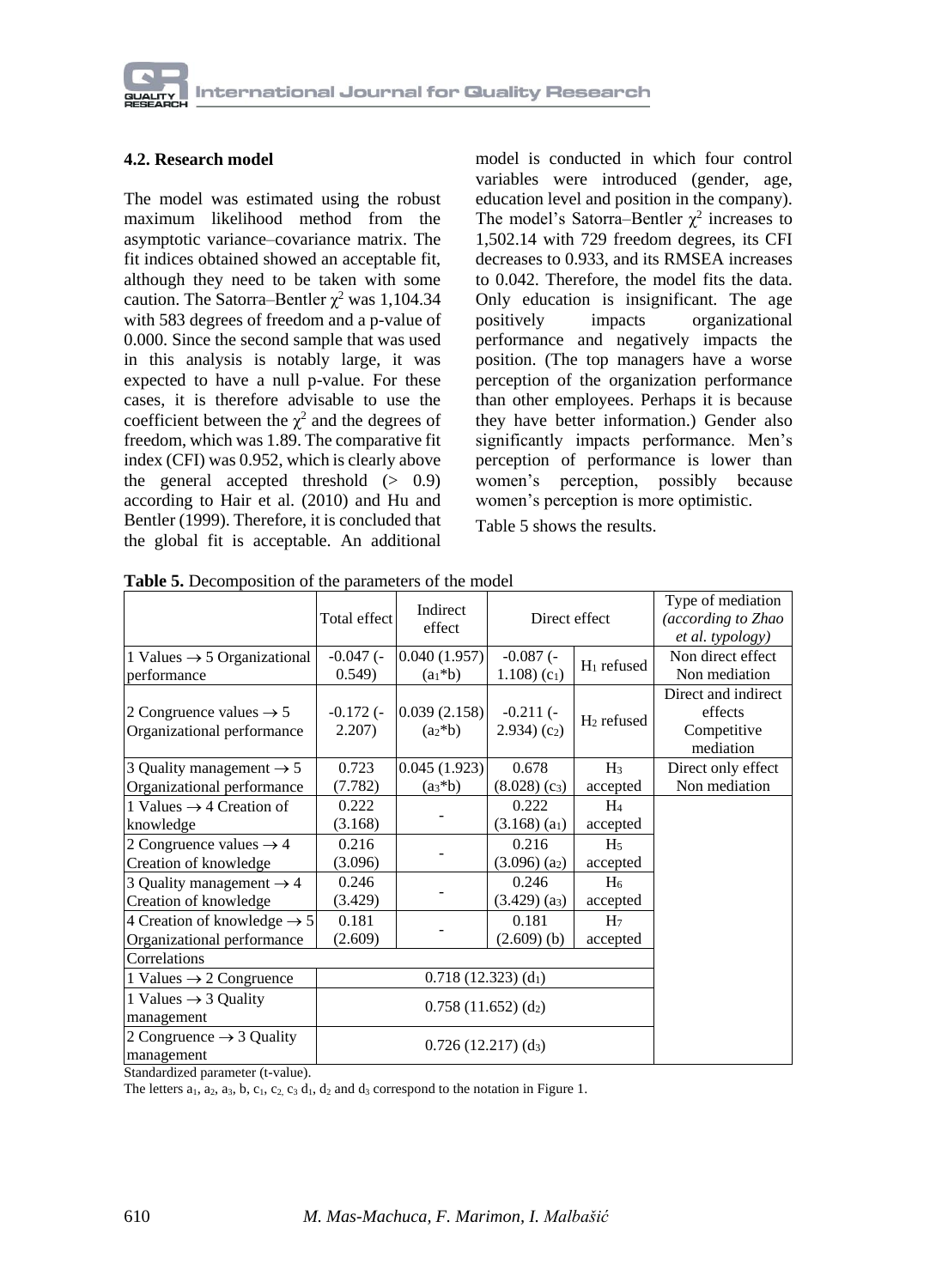From the four hypothesized antecedents of organizational performance (direct effect), only two have significant and positive impacts (quality management and knowledge creation). It is consistent with the interviews with managers when commenting on empirical results. In response to how quality<br>management impacts organizational organizational performance, a manager of a company that specialized in the genetic improvements of seeds for horticultural and field crops provided the following insight: "*It is evidenced that the higher the specification of the processes, the higher the positive impact on the company's results. Quality makes us competitive worldwide.*

Conversely, values do not have an impact, and the congruence of values has significant and negative impacts. In words of one manager, "*Values set up a common culture, fostering a sense of belonging. However, defining and communicating some values do not have a direct impact on the company's performance, but they are essential to achieve the unity of the company.*" Values *per se* do not directly affect performance because they are a long-term concept. Values are a relevant part of any organization but are not highly related to pure performance, especially from the eyes of employees.

Finally, the following excerpt from the interviews illustrates the negative link between values' fit and organizational performance: "*Employees who reach high positions by criteria of loyalty in the company rather than by merits do not provide new and renewed ideas to the company. In addition, in a situation of changes in the environment or technology, they are not able to adapt, even though their values are closely aligned with those of the company.*" Their experience was that loyal employees remain long in the company without training and it results in negative performance.

### **4.3. Analysis of the mediation of KM creation**

The research model suggests that the creation of knowledge is mediating in three different ways by considering the three antecedents isolated: (i) between organizational values and organizational performance, (ii) between the congruence of values and organizational performance, and (iii) between quality management and organizational performance.

Zhao et al. (2010) proposes some mediation typologies attending to the significance between the three variables that are affected in this analysis (the dependent variable, the mediator and the dependent variable). Attending to this typology, the creation of knowledge plays three different mediating roles.

First, there is no effect (direct or indirect) between organizational values and organizational performance. This finding should be taken with caution because the tvalue for indirect effect is just under the threshold of significance at 0.05. Therefore, it leads to conclude that although there is no direct effect between organizational values and organizational performance, it can be assumed with some certainty that there is an indirect effect of organizational values on organizational performance through KM creation. These results are in congruence with De Long and Fahey (2000) when they suggested that culture creates the context for social interaction that defines how effective an organization should be at creating, sharing, and applying knowledge. Therefore, the organizational culture might affect the performance of improving and fostering the KM creation process.

Second, there is a significant and negative effect of the values' congruence and organizational performance, but conversely, there is a positive and significant indirect effect through the creation of knowledge. Both significant effects are pointing in opposite directions and it results in a significant negative total effect. This is a case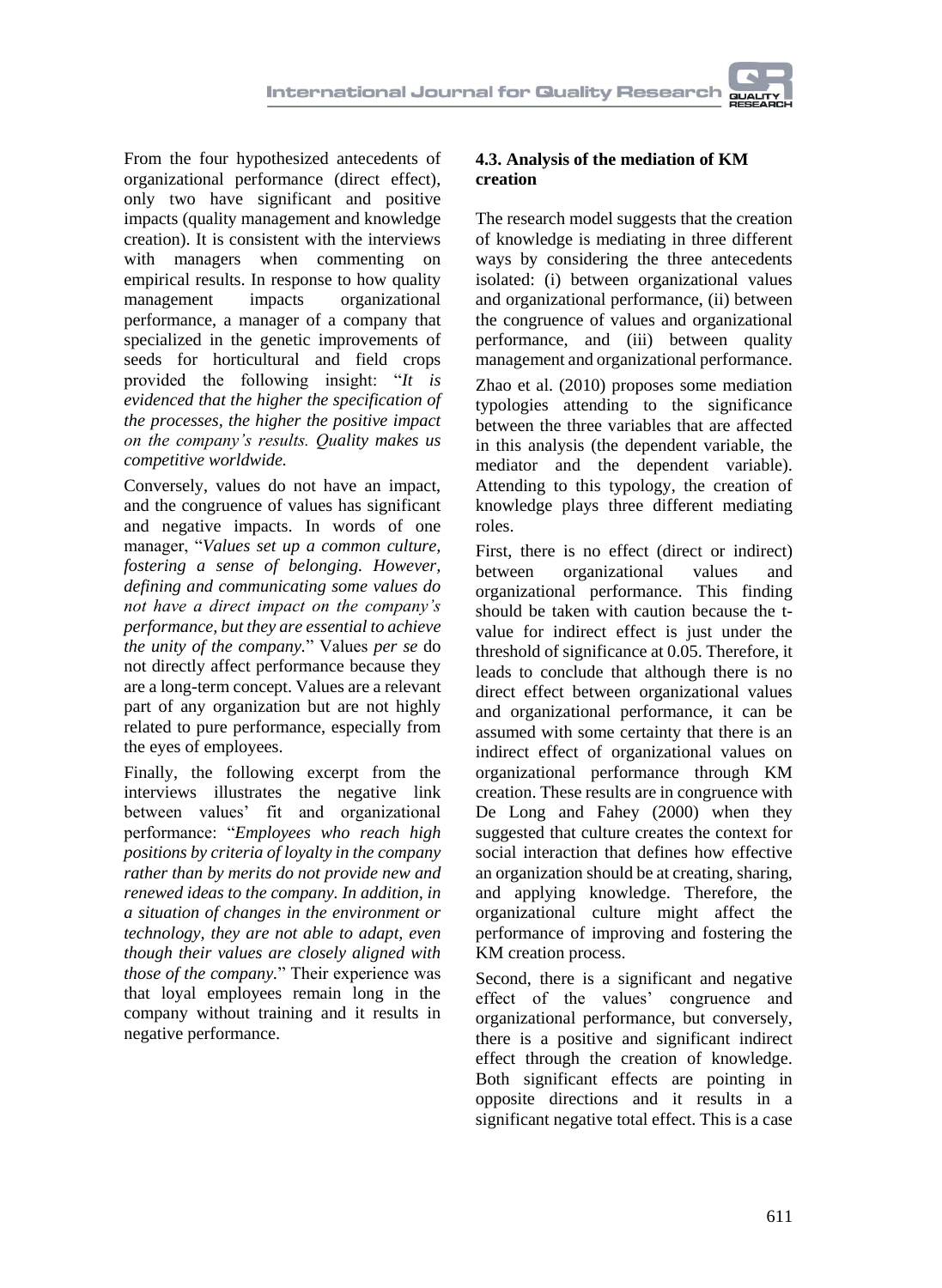of competitive mediation (Zhao et al., 2010). In this case, the direct effect is stronger than the indirect effect and the overall result is negative.

The overall effect of cultural constructs (their values and the congruence of these values) on organizational performance is negative. Mainly, the higher the values' congruence is, the lower the perception of organizational performance. However, the intensities of these effects are really low, with a standardized total effect of -0.047 and -0.172, respectively. It is something that deserves future research, although the interviews with some managers commenting these results might shed some light on it.

Third, there is only a direct effect between quality management and organizational performance, and consequently there is no mediation of the creation of knowledge (although the indirect effect could be considered by slightly relaxing slightly the significance criterion since the t-value is 1.923, which is not far off the 1.96 threshold that is commonly applied). This total effect is really strong (0.723) and is significantly higher than the total effects of the cultural constructs.

Therefore, by analysing the three antecedents of organizational performance, the main conclusion is that quality management plays the main role in order to explain organizational performance. Even the direct effect of KM creation has a lower intensity with a significant standardized effect of 0.181.

# **5. Theoretical and practical contribution**

From the theoretical point of view, this study contributes to the development of the scales of these variables (especially organizational values and knowledge creation). In this sense, the present paper is a first step to bring the original Nonaka model (SECI) into the 21th century. In addition, this research strengthens the scope of the theoretical framework of the

RBV, *Dynamic*‐ *Capabilities View* (DCV) and *Knowledge-Based View* (KBV) of the firm. Specifically, it is explored how some critical resources, such as organizational values, quality management, and the dynamic capabilities of knowledge creation, impact organizational performance.

The identification of the different relationships (direct and indirect effects) that are the most significant for organizational performance has certain implications for management practices. From the practical point of view, it allows to suggest some interesting points to shed light on the indirect role of organizational values and the direct impact of quality management on organizational performance.

Managers must invest in values not for their direct impacts on organizational performance. The primary reason to promote and enhance the values within employees relies on the positive indirect effects on a knowledge-friendly culture, openness to change, innovation and agility in growth in the competitive market. However, findings suggest that the congruence of values could be a double-edged sword in the sense that loyal employees lose their freshness, originality and the capacity to address new challenges.

Finally, it is relevant for practitioners to understand the relevance of the mediating role of KM creation between these three antecedents and organizational performance. Managers will work on knowledge creation for numerous reasons studied by the literature. However, in the research model, there is a limited role of KM creation to increase organizational performance. The main mediating role is in the case of values' congruence. If managers achieve high levels of fit between organizational and personal values, they will obtain better levels of knowledge creation and, in fact, increased levels of organizational performance. However, values' congruence will create negative levels of performance, thus forcing a competitive mediation among these two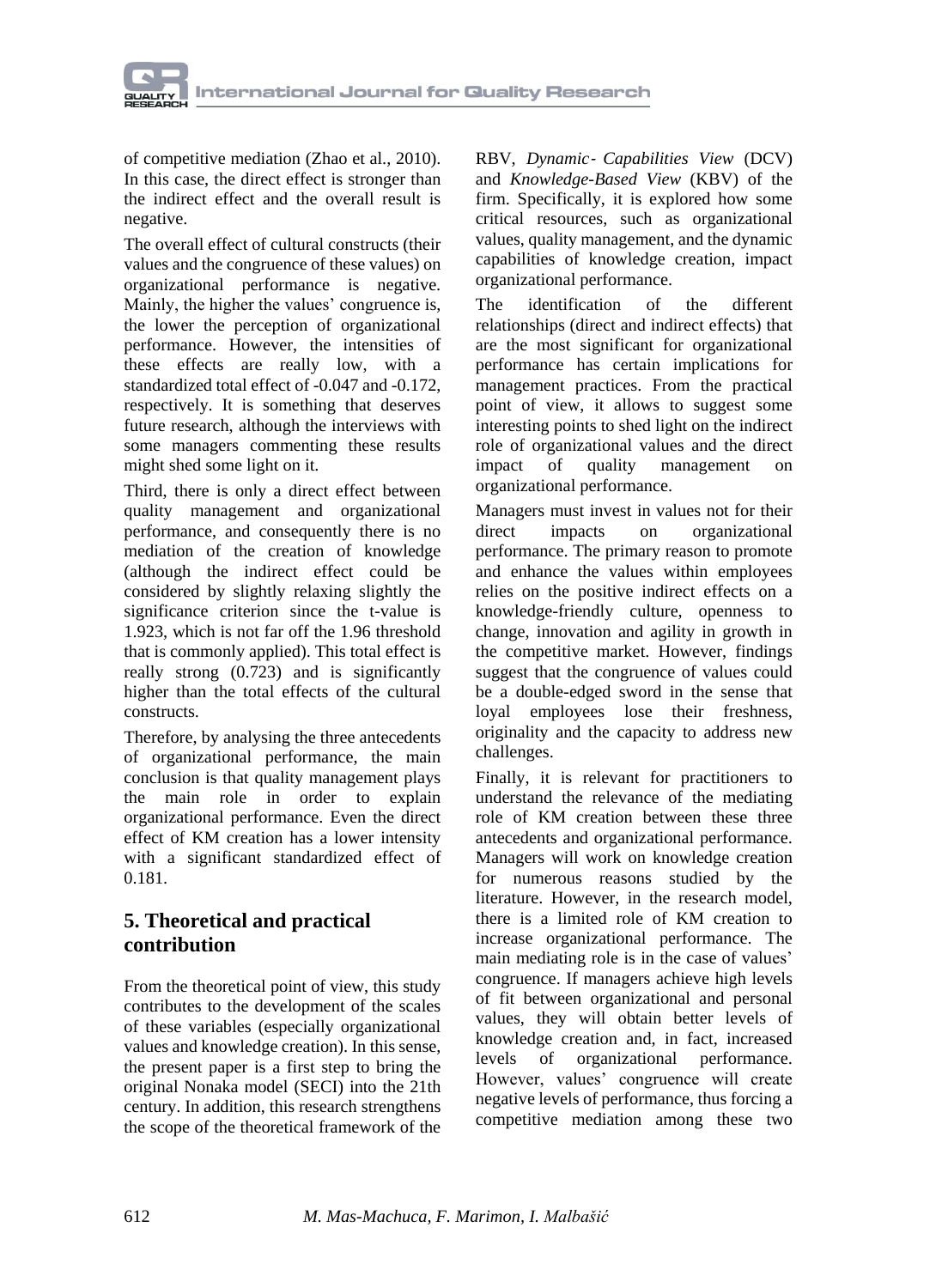opposite positions. The findings suggest that the overall effect is negative. Therefore, managers will work hard to reinforce the knowledge creation process to compensate for the negative effects of values' fit and organizational performance.

### **6. Conclusions**

Research results suggest that from the four hypothesized antecedents of organizational performance, only two have significant and positive impacts: quality management and knowledge creation. Regarding the mediation of knowledge creation, next three points are found out the: (i) there is no effect (direct or indirect) between organizational values and organizational performance, (ii) there is a significant and negative total effect of the values' congruence and organizational performance, and (iii) there is a primarily direct effect between quality management and organizational performance.

Several limitations are identified in this study. First, the datasets are limited to companies from Croatia and Spain. Second, it should be noted that the KM creation scale is still based on Nonaka et al. (1994). Although several items related to new technologies have been addressed in this study, it still depends heavily on the old SECI model, which needs to be updated and modified considerably to fit today's society.

However, this study unveils several topics that future researchers could further explore. For example, quality management is still (by far) the most powerful antecedent of organizational performance. There is no novelty in this topic at all. What is significant is the finding of the low impact of organizational values on organizational performance, along with the poor role of KM creation in the proposed research model. Managing values cannot be something that is occurring occasionally and under control. Although all values have positive connotations, the fact that some company is promoting some specific values does not mean anything in itself. It is important to what extent the company's values are in line not with the values of the employees and to what extent they support the key goals and purpose of the organization. On the other hand, there is a necessity to reshape the old values and find ones that result in real performance and enhance the increase of KM creation. According to Alavi et al. (2005), there is still a lack of knowledge about the connection between specific values with knowledge creation and organizational performance.

Finally, as previously explained, the construct of organizational performance is used. This measure is a subjective and not an objective measure, which could explain certain unexpected results. Therefore, suggestion for future research could also be to include objective measurements of organizational performance to assess the model.

# **References:**

- Ahire, S. L., & Dreyfus, P. (2000) The Impact of Design Management and Process Management on Quality: An Empirical Investigation. *Journal of Operations Management*, *18*(5), 549-575.
- Alavi, M., Kayworth, T. R., & Leidner, D. E. (2005). An Empirical Examination of the Influence of Organizational Culture on Knowledge Management Practices. *Journal of Management Information Systems*, *22*(3), 191-224.
- Asif, M., de Vries, H. J., & Ahmad, N. (2013). Knowledge Creation Through Quality Management. *Total Quality Management & Business Excellence*, *24*(5-6), 664-677.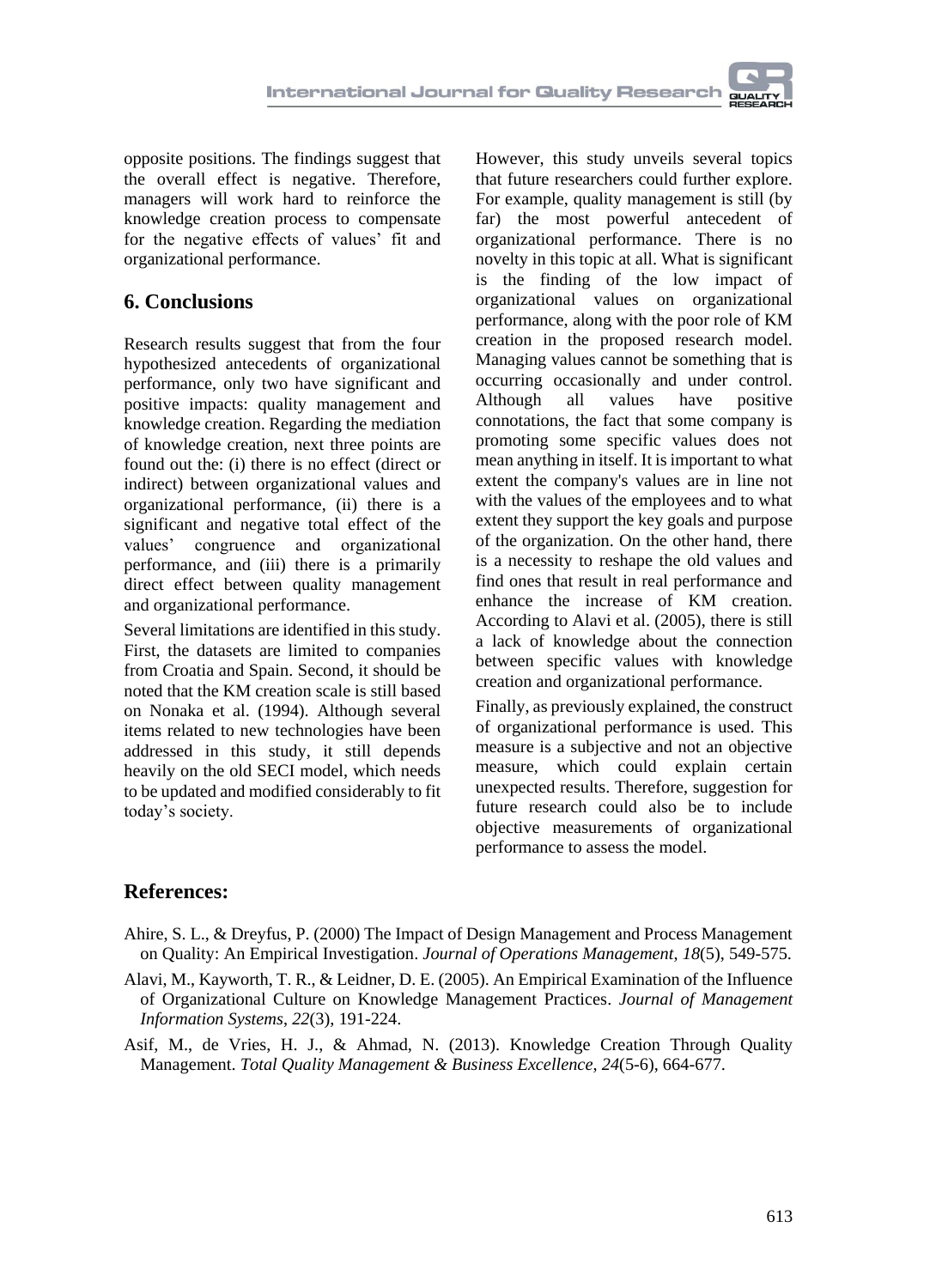- Bajaj, S., Garg, R., & Sethi, M. (2018). Total Quality Management: A Critical Literature Review Using Pareto Analysis. *International Journal of Productivity and Performance Management*, *67*(1), 128-154.
- Barney, J. (1991). Firm Resources and Sustained Competitive Advantage. *Journal of Management*, *17*(1), 99-120.
- Baron, R. M., & Kenny, D. A. (1986). The Moderator–Mediator Variable Distinction in Social Psychological Research: Conceptual, Strategic, and Statistical Considerations. *Journal of Personality and Social Psychology*, *51*(6), 1173-1182.
- Barrett, R. (2006). *Building a Values-Driven Organization: A Whole System Approach to Cultural Transformation*. Burlington, MA: Butterworth-Heinemann.
- Bernardo, M., Marimon, F., & Alonso-Almeida, M. del M. (2012). Functional Quality and Hedonic Quality: A Study of the Dimensions of E-Service Quality in Online Travel Agencies. *Information & Management*, *49*(7-8), 342-347.
- van Beurden, P., & Gössling, T. (2008). The Worth of Values A Literature Review on the Relation Between Corporate Social and Financial Performance. *Journal of Business Ethics*, *82*(2), 407-424.
- Burnes, B. (2004). *Managing Change: A Strategic Approach to Organisational Dynamics*, 4th ed. Harlow, England; New York, NY: Prentice Hall/Financial Times.
- Cable, D. M., & DeRue, D. S. (2002). The Convergent and Discriminant Validity of Subjective Fit Perceptions. *Journal of Applied Psychology*, *87*(5), 875-884.
- Cennamo, L., & Gardner, D. (2008). Generational Differences in Work Values, Outcomes and Person-Organisation Values Fit. *Journal of Managerial Psychology*, *23*(8), 891-906.
- Cha, S. E., & Edmondson, A.C. (2006). When Values Backfire: Leadership, Attribution, and Disenchantment in a Values-Driven Organization. *The Leadership Quarterly*, *17*(1), 57-78.
- Daft, R. L. (2010). *Organization Theory and Design*, 10th ed. Mason, OH: South-Western Cengage Learning.
- De Long, D. W., & Fahey, L. (2000). Diagnosing Cultural Barriers to Knowledge Management', *Academy of Management Executive*, *14*(4), 113-127.
- Dolan, S. L. (2011) *Coaching By Values: A Guide To Success in the Life of Business and the Business of Life*. Bloomington, IN: iUniverse Publishing.
- Dolan, S. L., & Altman, Y. (2012) Managing by Values: The Leadership Spirituality Connection. *People & Strategy Journal*, *35*(4), 20-26.
- Dow, D., Samson, D., & Ford, S. (1999). Exploding the Myth: Do All Quality Management Practices Contribute to Superior Quality Performance? *Production and Operations Management*, *8*(1), 1-27.
- Dunn, M. G., Norburn, D., & Birley, S. (1994). The Impact of Organizational Values, Goals, and Climate on Marketing Effectiveness. *Journal of Business Research*, *30*(2), 131-141.
- Finegan, J. (2000). The Impact of Person and Organizational Values on Organizational Commitment. *Journal of Occupational and Organizational Psychology*, *73*(2), 149-169.
- Fornell, C., &Larcker, D. F. (1981). Evaluating Structural Equation Models with Unobservable Variables and Measurement Error. *Journal of Marketing Research*, *18*(1), 39-50.
- Hair, J. F., Black, W. C., & Babin, B. J. (2010). *Multivariate Data Analysis*, 7th ed. Upper Saddle River, NJ: Prentice Hall.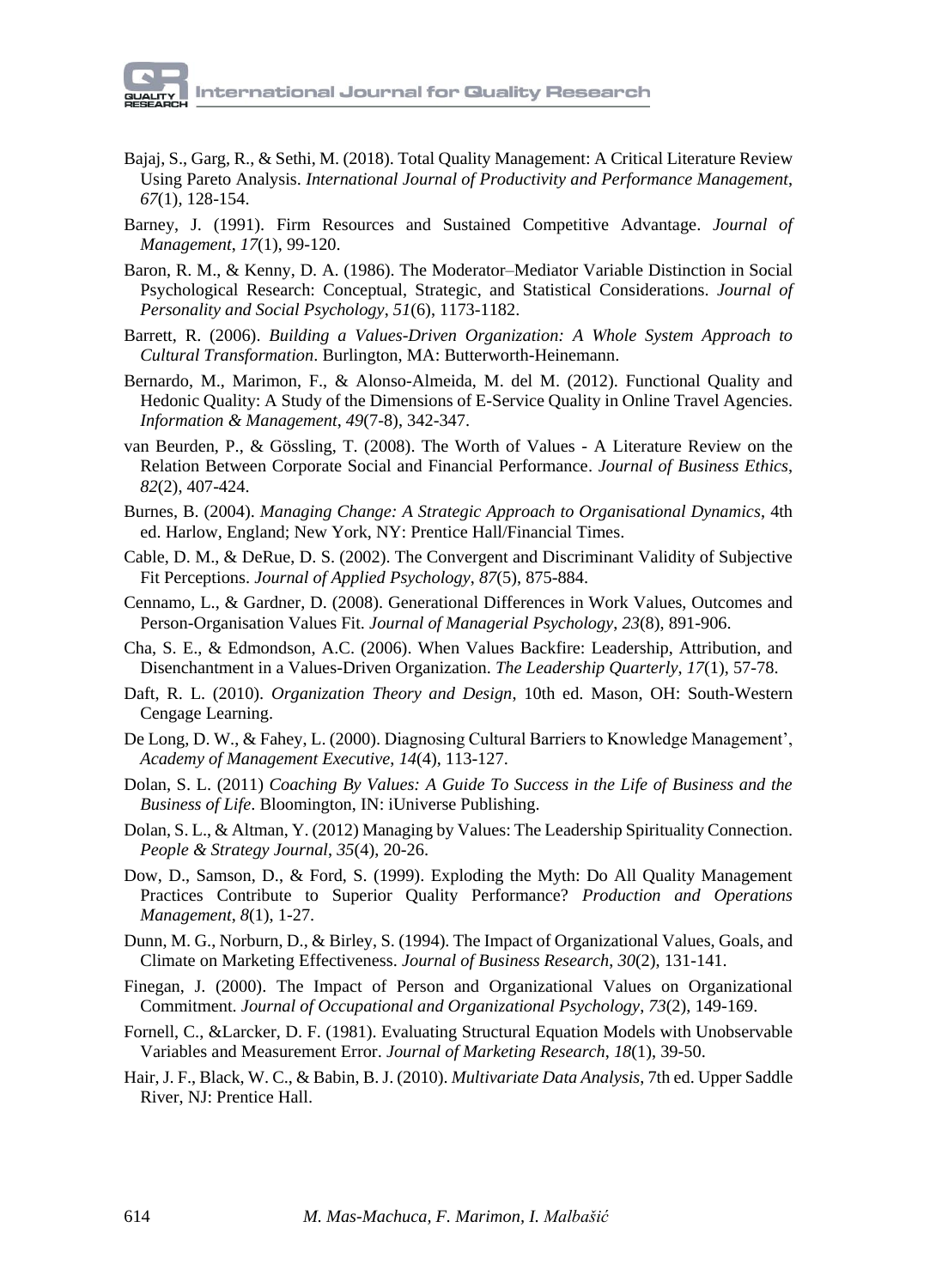- Hall, R. (1993). A Framework Linking Intangible Resources and Capabiliites to Sustainable Competitive Advantage. *Strategic Management Journal*, *14*(8), 607-608.
- Hitt, M. A., Xu, K., & Carnes, C. M. (2016) 'Resource Based Theory in Operations Management Research', *Journal of Operations Management*, 41, 77-94.
- Hu, L., & Bentler, P. M. (1999). Cutoff Criteria for Fit Indexes in Covariance Structure Analysis: Conventional Criteria versus New Alternatives. *Structural Equation Modeling: A Multidisciplinary Journal*, *6*(1), 1-55.
- Jasimuddin, S. M., & Zhang, Z. J. (2014). Knowledge Management Strategy and Organizational Culture. *Journal of the Operational Research Society*, *65*(10), 1490-1500.
- Jeong, K., & Phillips, D. T. (2001). Operational Efficiency and Effectiveness Measurement. *International Journal of Operations & Production Management*, *21*(11), 1404-1416.
- Klenke, K. (2005). Corporate Values as Multi-Level, Multi-Domain Antecedents of Leader Behaviors. *International Journal of Manpower*, *26*(1), 50-66.
- Krivokapic, Z., Vujovic, A., Jovanovic, J., Petrovic, S., & Pekovic, S. (2013). A review and analysis concerning the effects of quality on innovation performance. *International Journal for Quality Research*, *7*(1), 5-16.
- Kumar, P., Maiti, J., & Gunasekaran, A. (2018). Impact of Quality Management Systems on Firm Performance. *International Journal of Quality & Reliability Management*, *35*(5), 1034- 1059.
- Lee, H., & Choi, B. (2003). Knowledge Management Enablers, Processes, and Organizational Performance: An Integrative View and Empirical Examination. *Journal of Management Information Systems*, *20*(1), 179-228.
- Lencioni, P. M. (2002). Make Your Values Mean Something. *Harvard Business Review*, *80*(7), 113-117.
- Li, Y.-H., Huang, J.-W., & Tsai, M.-T. (2009). Entrepreneurial Orientation and Firm Performance: The Role of Knowledge Creation Process. *Industrial Marketing Management*, *38*(4), 440-449.
- Lin, C., & Wu, C. (2005). Managing Knowledge Contributed by ISO 9001:2000. *International Journal of Quality & Reliability Management*, 22(9), 968-985.
- Linderman, K., Schroeder, R. G., Zaheer, S., Liedtke, C., & Choo, A. S. (2004). Integrating Quality Management Practices with Knowledge Creation Processes. *Journal of Operations Management*, *22*(6), 589-607.
- Malbašić, I., Marimon, F., & Mas-Machuca, M. (2016). Is it Worth Having Focused Values? *Management Decision*, *54*(10), 2370-2392.
- Malbašić, I., Rey, C., & Potočan, V. (2015). Balanced Organizational Values: From Theory to Practice. *Journal of Business Ethics*, *130*(2), 437-446.
- McEvily, S. K., & Chakravarthy, B. (2002). The Persistence of Knowledge-Based Advantage: An Empirical Test for Product Performance and Technological Knowledge. *Strategic Management Journal*, *23*(4), 285-305.
- Melé, D. (2005) Ethical Education in Accounting: Integrating Rules, Values and Virtues. *Journal of Business Ethics*, *57*(1), 97-109.
- Mojibi, T., Hosseinzadeh, S., & Khojasteh, Y. (2015). Organizational Culture and Its Relationship with Knowledge Management Strategy: A Case Study. *Knowledge Management Research & Practice*, *13*(3), 281-288.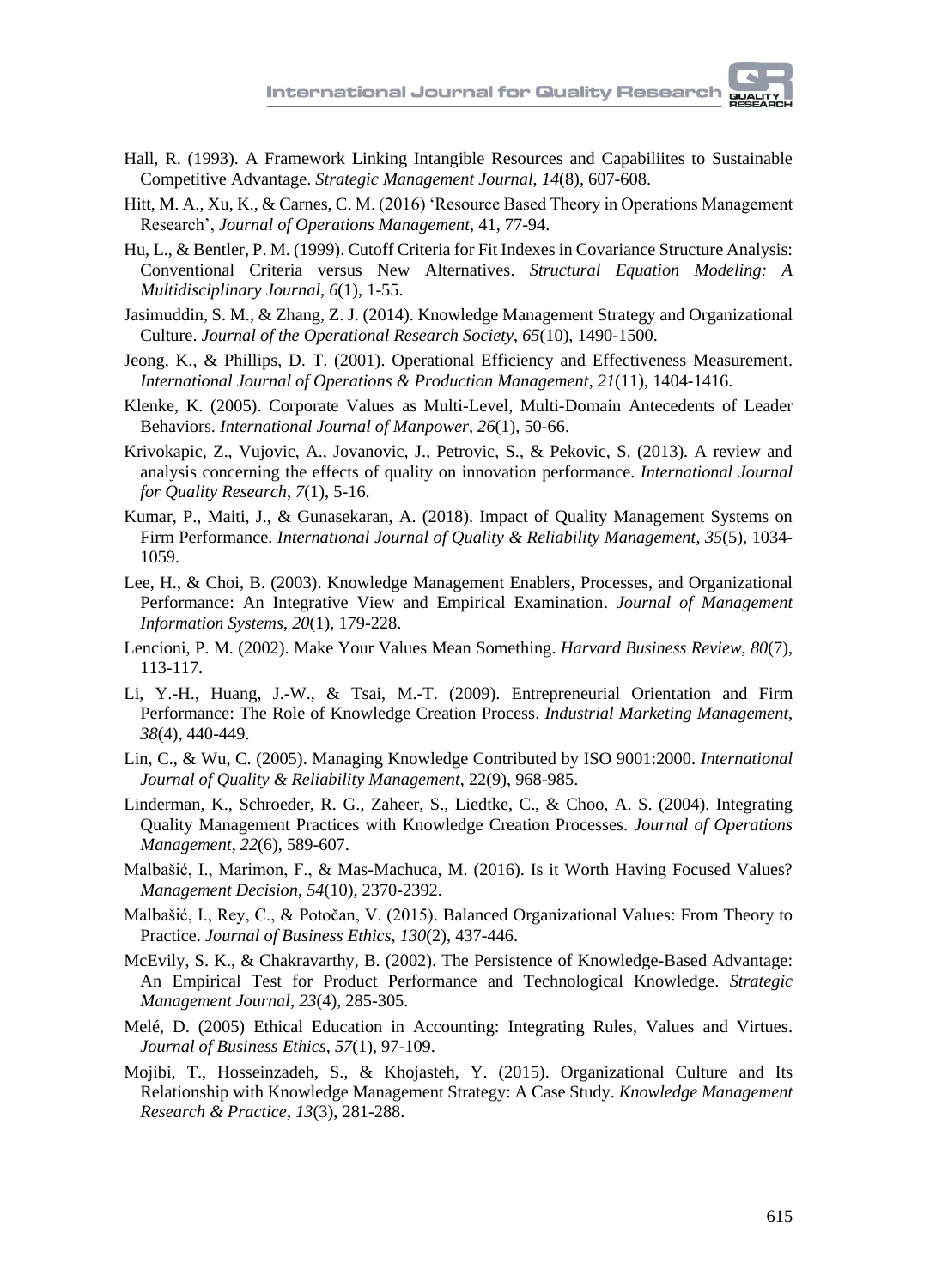- Molina, L. M., Lloréns Montes, F. J., & Del Mar Fuentes Fuentes, M. (2004). TQM and ISO 9000 Effects on Knowledge Transferability and Knowledge Transfers. *Total Quality Management & Business Excellence*, *15*(7), 1001-1015.
- Nonaka, I. (1994). A Dynamic Theory of Organizational Knowledge Creation. *Organization Science*, *5*(1), 14-37.
- Nonaka, I., Byosiere, P., Borucki, C. C., & Konno, N. (1994). Organizational Knowledge Creation Theory: A First Comprehensive Test. *International Business Review*, *3*(4), 337-351.
- Nonaka, I., & Takeuchi, H. (1995). *The Knowledge-Creating Company: How Japanese Companies Create the Dynamics of Innovation*, Oxford University Press: New York.
- Nonaka, I., Toyama, R., & Konno, N. (2000). SECI, Ba and Leadership: A Unified Model of Dynamic Knowledge Creation. *Long Range Planning*, *33*(1), 5-34.
- Nunnally, J. C., & Bernstein, I. H. (1994). *Psychometric Theory*, 3rd ed. New York, NY: McGraw-Hill.
- Ostroff, C., Shin, Y., & Kinicki, A. J. (2005). Multiple Perspectives of Congruence: Relationships between Value Congruence and Employee Attitudes. *Journal of Organizational Behavior*, *26*(6), 591-623.
- Pereira-Moliner, J., Claver-Cortés, E., Molina-Azorín, J. F., & José Tarí, J. (2012). Quality Management, Environmental Management and Firm Performance: Direct and Mediating Effects in the Hotel Industry. *Journal of Cleaner Production*, *37*, 82-92.
- Petnji Yaya, L. H., Marimon, F., & Casadesus, M. (2011). Customer's Loyalty and Perception of ISO 9001 in Online Banking. *Industrial Management & Data Systems*, *111*(8), 1194-1213.
- Priem, R. L., & Butler, J. E. (2001). Is the Resource-Based "View" a Useful Perspective for Strategic Management Research? *Academy of Management Review*, *26*(1), 22-40.
- Sabherwal, R., & Becerra-Fernandez, I. (2003). An Empirical Study of the Effect of Knowledge Management Processes at Individual, Group, and Organizational Levels. *Decision Sciences*, *34*(2), 225-260.
- Samson, D., & Terziovski, M. (1999). The Relationship Between Total Quality Management Practices and Operational Performance. *Journal of Operations Management*, *17*(4), 393-409.
- Skyrme, D., & Amidon, D. (1997). The Knowledge Agenda. *Journal of Knowledge Management*, *1*(1), 27-37.
- Spender, J.-C., & Grant, R. M. (1996). Knowledge and the Firm: Overview. *Strategic Management Journal*, *17*(S2), 5-9.
- Tracy, B. (2003). *Goals!: How to Get Everything You Want—Faster Than You Ever Thought Possible*. San Francisco, CA: Berrett-Koehler.
- Tsai, M.-T., & Li, Y.-H. (2007). Knowledge Creation Process in New Venture Strategy and Performance. *Journal of Business Research*, *60*(4), 371-381.
- Van den Steen, E. (2010). Culture Clash: The Costs and Benefits of Homogeneity. *Management Science*, *56*(10), 1718-1738.
- Wang, D., Su, Z., & Yang, D. (2011). Organizational Culture and Knowledge Creation Capability. *Journal of Knowledge Management*, *15*(3), 363-373.
- Zhao, X., Lynch Jr., J. G., & Chen, Q. (2010). Reconsidering Baron and Kenny: Myths and Truths about Mediation Analysis. *Journal of Consumer Research*, *37*(2), 197-206.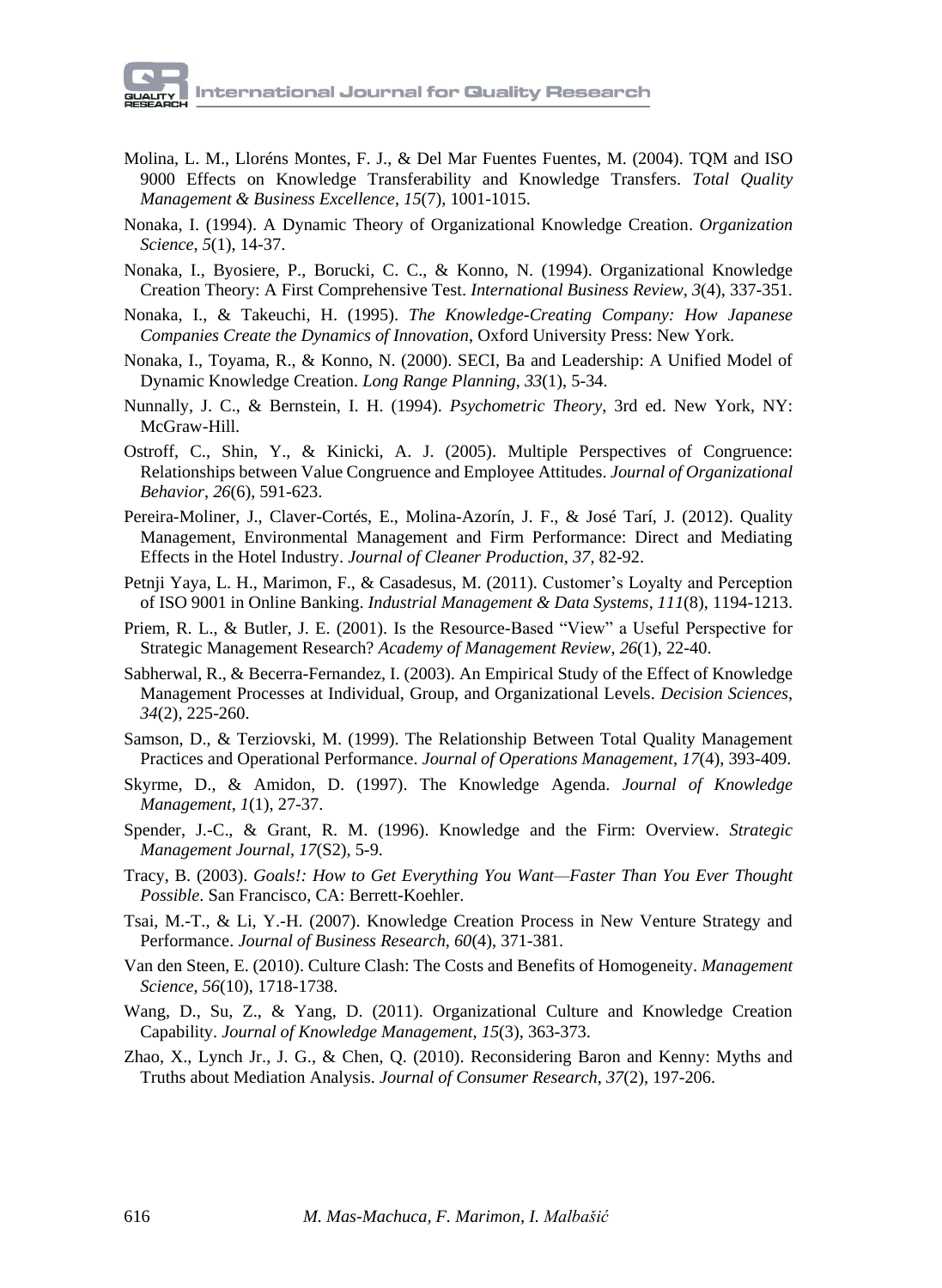

Zheng, W., Yang, B., & McLean, G. N. (2010). Linking Organizational Culture, Structure, Strategy, and Organizational Effectiveness: Mediating Role of Knowledge Management, *Journal of Business Research*, *63*(7),763-771.

**Marta Mas** Universitat Internacional de Catalunya, Carrer de la Immaculada, 22, 08017 Barcelona, Spain mmas@uic.es Tel: +34 932 541 800

**Frederic Marimon** Universitat Internacional de Catalunya, Carrer de la Immaculada, 22, 08017 Barcelona, Spain fmarimon@uic.es Tel: +34 932 541 800

**Ivan Malbašič** University of Zagreb, Croatia ivan.malbasic@foi.hr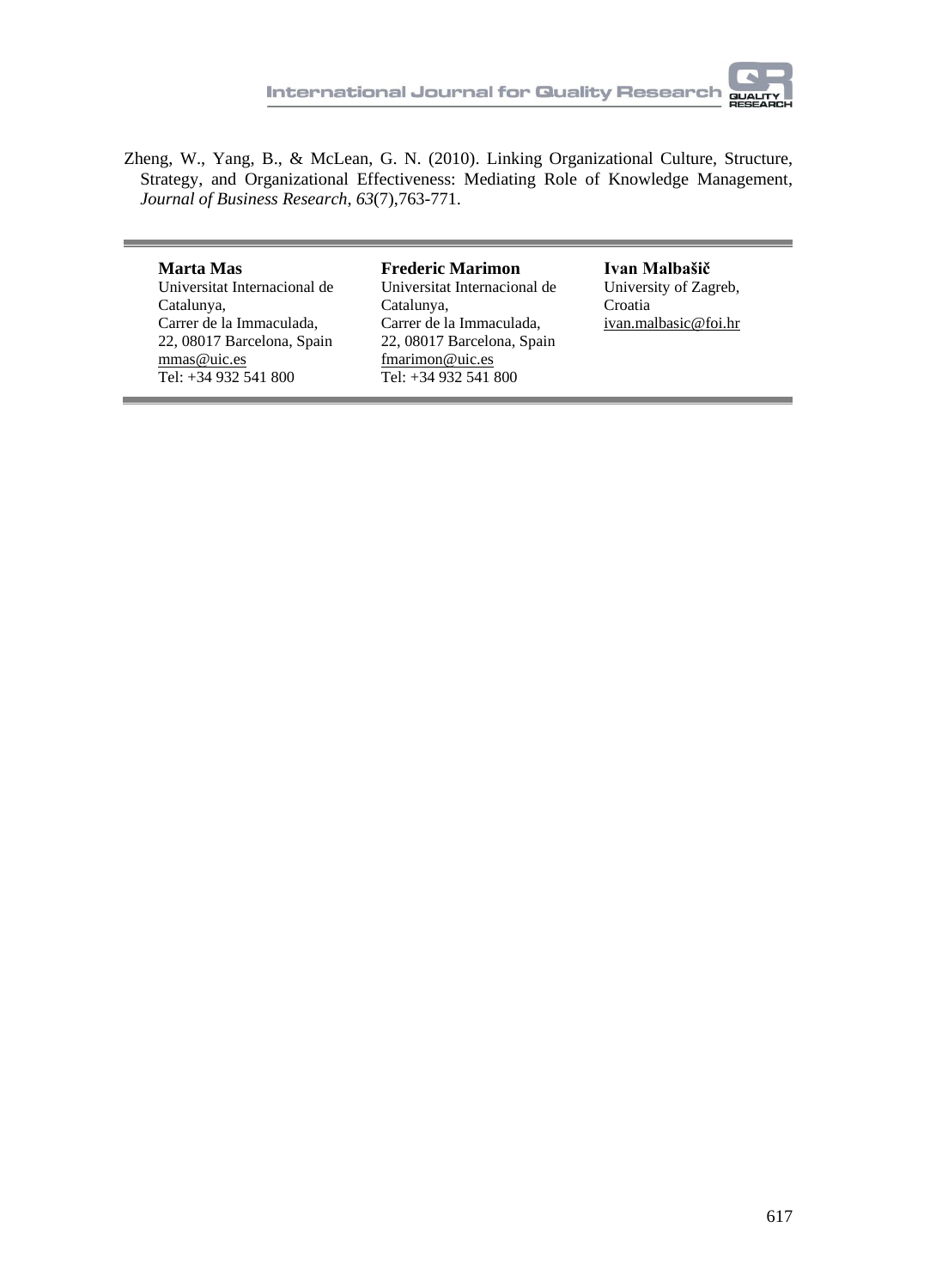

# **Appendix**

### **Table A1.** Questionnaire

| <b>SECT</b><br><b>ION</b>    | CODE                         | <b>ITEM</b>                                                                                                     |
|------------------------------|------------------------------|-----------------------------------------------------------------------------------------------------------------|
|                              | OVO1<br>$Bus_1$              | Cost consciousness - Responsible and careful use of the company's assets                                        |
|                              | OVO2<br>$Rel_1$              | Teamwork - Promoting and encouraging the spirit of oneness, togetherness, and co-<br>operation                  |
|                              | $\overline{O}V03$<br>$Dev_1$ | Innovation - Promoting and encouraging new, better, and changing solutions and<br>ways of doing things          |
|                              | $\overline{OVO4}$<br>$Con_1$ | Environmental protection - Care for clean and healthy environment                                               |
|                              | OV01<br>$Bus_2$              | Diligence - A positive attitude towards work and engagement in business activities                              |
| ACTUAL ORGANIZATIONAL VALUES | OV <sub>02</sub><br>$Rel_2$  | Respect for people - Respect for the values and uniqueness of each individual                                   |
|                              | OV <sub>03</sub><br>$Dev_2$  | Creativity - Developing new ideas and applying innovative approaches                                            |
|                              | $\overline{OVO4}$<br>$Con_2$ | Social responsibility - Supporting a variety of efforts to improve development of<br>society                    |
|                              | OVO1<br>$Bus_3$              | Results achievement - Focus on outcomes or final positive effect of effort                                      |
|                              | $\overline{OVO2}$<br>$Rel_3$ | Good interpersonal relationships - Harmonious and pleasant relations between<br>employees and management        |
|                              | OVO3<br>$Dev_3$              | Learning - Passion for learning and sharing ideas                                                               |
|                              | OV04<br>$Con_3$              | Integrity - Uncompromising adherence to moral values                                                            |
|                              | OV01<br>$Bus_4$              | Professionalism - Performing activities in accordance with the rules and standards of<br>the profession         |
|                              | OVO2<br>Rel_4                | Working environment - Promoting positive and optimistic work environment                                        |
|                              | OVO3<br>$Dev_4$              | Continuous improvement - Striving for continuous improvements in everything we<br>do                            |
|                              | OV04_<br>$Con_4$             | Customer satisfaction - Customer delight and satisfaction drive our action                                      |
|                              | $VC_1$                       | The things that I value in life are very similar to the things that my organization<br>values.                  |
| <b>VALUE</b>                 | $VC_2$                       | My personal values match my organization's values and culture.                                                  |
| CONGRUENCE                   | $VC_3$                       | My organization's values and culture provide a good fit with the things that I value<br>in life.                |
|                              | $QM_1$                       | In my company, leaders shape the future and make it happen through their values<br>and ethics.                  |
| QUALITY<br>MANAGEMENT        | $QM_2$                       | In my company, policies, plans, objectives and processes are developed and<br>deployed to deliver the strategy. |
|                              | $QM_3$                       | My company values their people and creates a culture that allows the mutually<br>beneficial achievement.        |
|                              | $QM_4$                       | My company plans and manages external partnerships, suppliers and internal<br>resources.                        |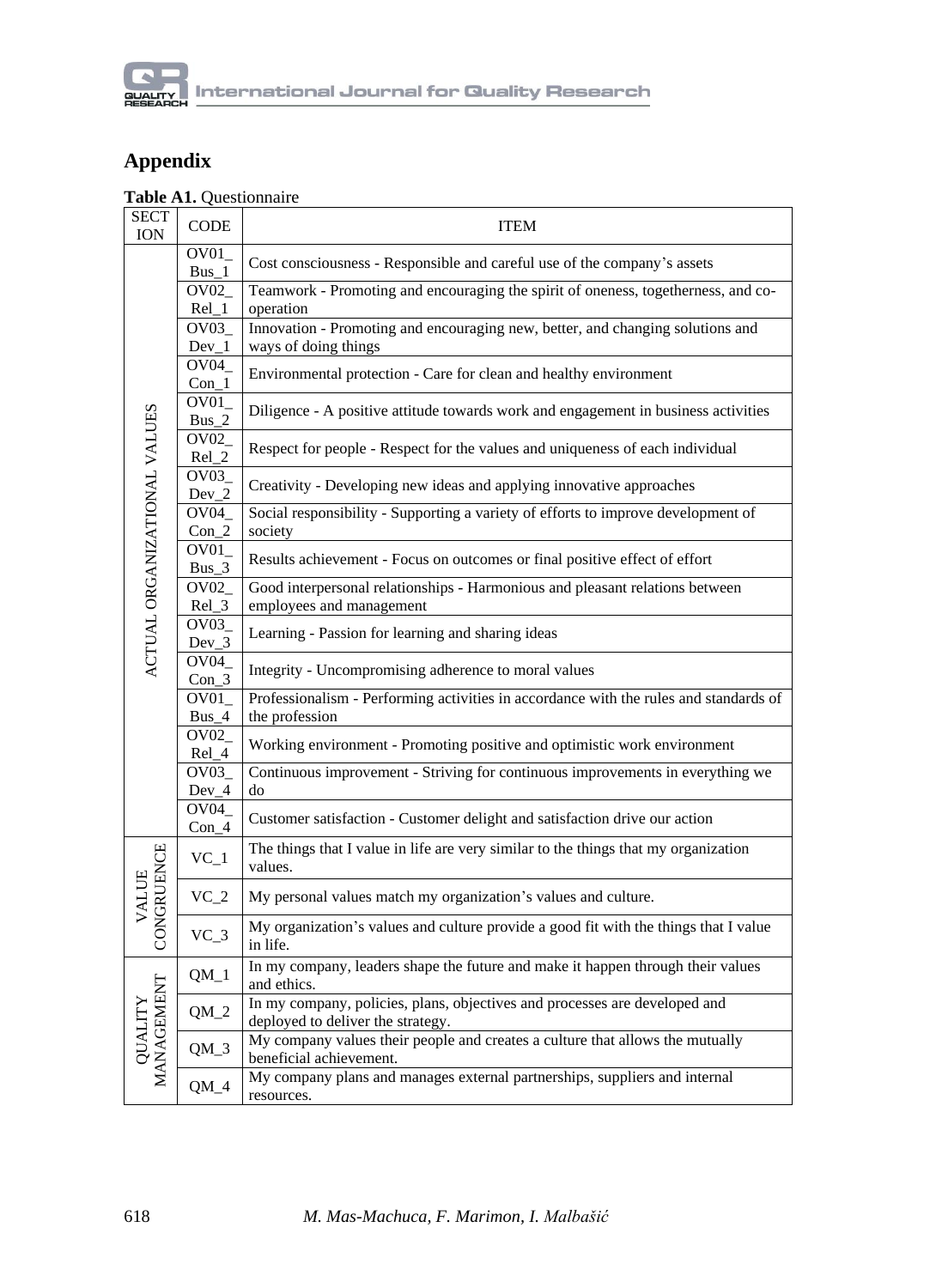

|                                     | $QM_5$                                                                                                        | My company designs, manages and improves processes, products and services to<br>generate increasing value for customers and other stakeholders. |  |  |  |  |
|-------------------------------------|---------------------------------------------------------------------------------------------------------------|-------------------------------------------------------------------------------------------------------------------------------------------------|--|--|--|--|
|                                     | $QM_6$                                                                                                        | My company achieves and sustains outstanding results that meet or exceed the need<br>and expectations of their customers.                       |  |  |  |  |
|                                     | $QM_7$                                                                                                        | My company achieves and sustains outstanding results that meet or exceed the need<br>and expectations of their employees.                       |  |  |  |  |
|                                     | $QM_8$                                                                                                        | My company achieves and sustains outstanding results that meet or exceed the need<br>and expectations of relevant stakeholders within society.  |  |  |  |  |
|                                     | $QM_9$                                                                                                        | My company achieves and sustains outstanding results that meet or exceed the need<br>and expectations of their shareholders.                    |  |  |  |  |
|                                     | $KM_01$                                                                                                       | Through my working activities, I am able to obtain internal and external information<br>of the company.                                         |  |  |  |  |
|                                     | KM_02                                                                                                         | Through interaction with my colleagues I find new business opportunities.                                                                       |  |  |  |  |
|                                     | KM 03                                                                                                         | The employees' rotation among departments enables me sharing knowledge.                                                                         |  |  |  |  |
|                                     | $KM_04$                                                                                                       | I share ideas with customers, suppliers and competitors.                                                                                        |  |  |  |  |
|                                     | KM_05                                                                                                         | The work atmosphere allows me transmitting "Know-how" to other employees.                                                                       |  |  |  |  |
|                                     | KM 06                                                                                                         | I share my ideas and new concepts with others using comparisons or metaphors.                                                                   |  |  |  |  |
|                                     | KM_07                                                                                                         | I openly express my opinions and ideas through dialogue with my colleagues.                                                                     |  |  |  |  |
| CREATION OF<br>KNOWLEDGE            | KM_08                                                                                                         | I participate in team works to analyze and generate new ideas.                                                                                  |  |  |  |  |
|                                     | KM_09<br>I use social networks to share information.                                                          |                                                                                                                                                 |  |  |  |  |
|                                     | I use data provided by the information systems of the company in my usually<br>$KM_10$<br>working activities. |                                                                                                                                                 |  |  |  |  |
|                                     | The use of the external and internal information of the company helps me to take<br>$KM_11$<br>decisions.     |                                                                                                                                                 |  |  |  |  |
|                                     | $KM_12$                                                                                                       | I create reports based on available information in the company, such as manuals or<br>other institutional documents.                            |  |  |  |  |
|                                     | $KM_13$                                                                                                       | I transfer concepts, opinions and ideas to my colleagues through presentations and<br>documents.                                                |  |  |  |  |
|                                     | KM_14                                                                                                         | I am learning in my daily work and improving it (learning by doing).                                                                            |  |  |  |  |
|                                     | $KM_{15}$                                                                                                     | I am familiar with the best practices implemented in my company, through the<br>procedures and information provided by the company.             |  |  |  |  |
|                                     | KM_16                                                                                                         | Managers encourage the use of trial and error process in my daily work.                                                                         |  |  |  |  |
|                                     | OP 1                                                                                                          | Compared with key competitors, our company is more successful.                                                                                  |  |  |  |  |
|                                     | $OP_2$                                                                                                        | Compared with key competitors, our company has a greater market share.                                                                          |  |  |  |  |
| <b>ORGANIZATIONA</b><br>PERFORMANCE | $OP_3$                                                                                                        | Compared with key competitors, our company is growing faster.                                                                                   |  |  |  |  |
|                                     | $OP_4$                                                                                                        | Compared with key competitors, our company is more profitable.                                                                                  |  |  |  |  |
|                                     | $OP_5$                                                                                                        | Compared with key competitors, our company is more profitable.                                                                                  |  |  |  |  |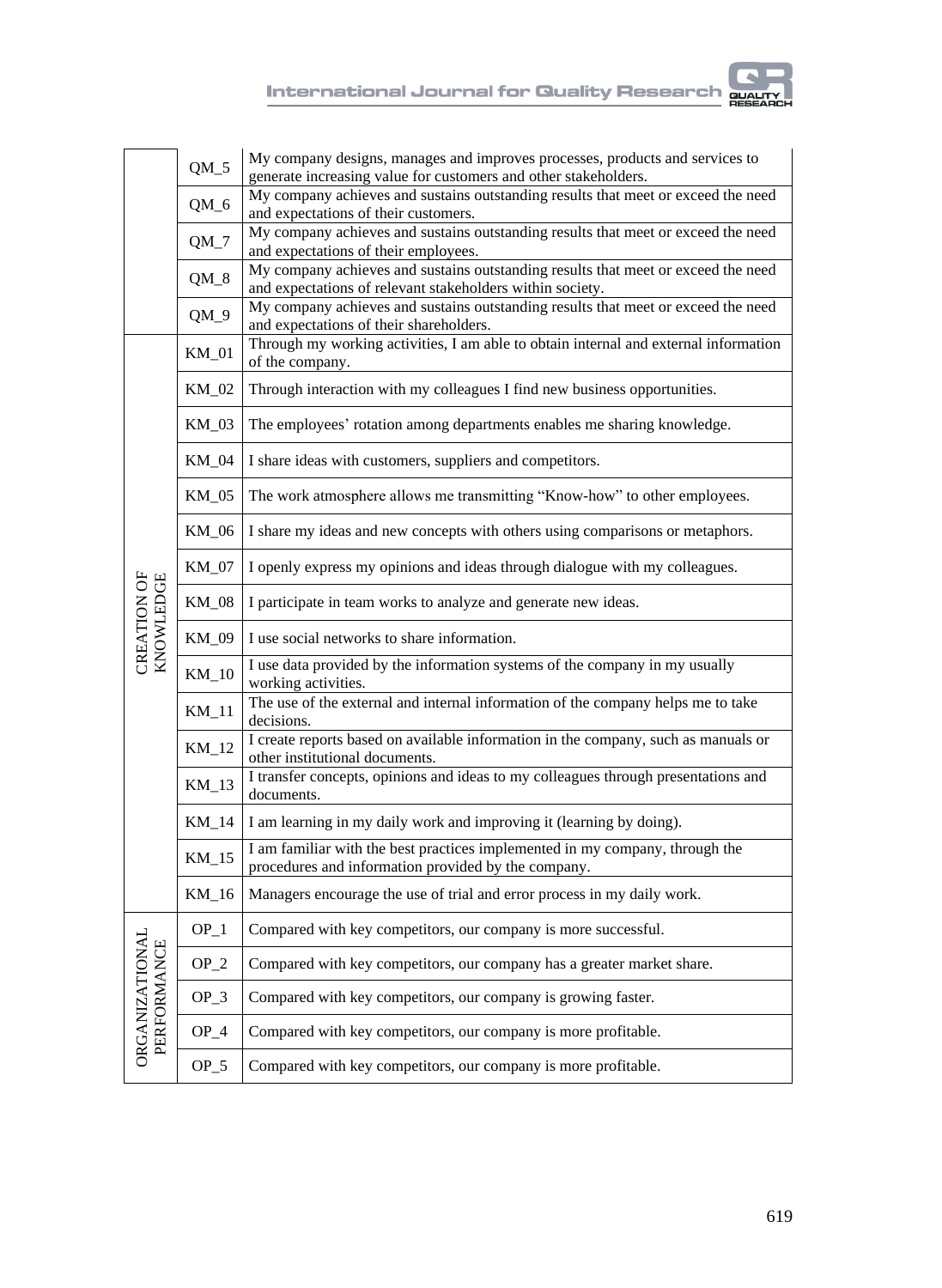|                              |                | Sample 1   | Sample 2<br>(Spanish) |                          |  |
|------------------------------|----------------|------------|-----------------------|--------------------------|--|
|                              |                | (Croatian) |                       |                          |  |
|                              | Number         | $\%$       | Number                | $\%$                     |  |
| Gender                       |                |            |                       |                          |  |
| Female                       | 92             | 45.5       | 341                   | 56.7                     |  |
| Male                         | 109            | 54.0       | 260                   | 43.3                     |  |
| No answer                    | 1              | 0.5        |                       | $\overline{a}$           |  |
| Total                        | 202            | 100.0      | 601                   | 100.0                    |  |
|                              |                |            |                       |                          |  |
| Age                          |                |            |                       |                          |  |
| < 20                         | $\mathbf{1}$   | 0.5        | $\overline{c}$        | 0.3                      |  |
| $21 - 30$                    | 22             | 10.9       | 156                   | 26.0                     |  |
| $31 - 40$                    | 52             | 25.7       | 201                   | 33.4                     |  |
| $41 - 50$                    | 70             | 34.7       | 155                   | 25.8                     |  |
| 51-60                        | 54             | 26.7       | 72                    | 12.0                     |  |
| $>61$                        | $\overline{3}$ | 1.5        | 15                    | 2.5                      |  |
| Total                        | 202            | 100.0      | 601                   | 100.0                    |  |
|                              |                |            |                       |                          |  |
| Years in the current company |                |            |                       |                          |  |
| $0 - 4$                      | 16             | 7.0        | 279                   | 46.4                     |  |
| $5 - 10$                     | 20             | 9.9        | 133                   | 22.1                     |  |
| $11 - 20$                    | 62             | 30.7       | 117                   | 19.5                     |  |
| > 21                         | 103            | 51.0       | 72                    | 12.0                     |  |
| no answer                    | 1              | 0.5        |                       | $\overline{\phantom{0}}$ |  |
| Total                        | 202            | 100.0      | 601                   | 100.0                    |  |
|                              |                |            |                       |                          |  |
| <b>Education</b> level       |                |            |                       |                          |  |
| <b>Basic</b> studies         | 79             | 39.1       | 234                   | 38.9                     |  |
| Vocational qualification     | 24             | 11.9       | 118                   | 19.6                     |  |
| University degree            | 99             | 49.0       | 249                   | 41.4                     |  |
| Total                        | 202            | 100.0      | 601                   | 100.0                    |  |
|                              |                |            |                       |                          |  |
| Position                     |                |            |                       |                          |  |
|                              |                |            |                       |                          |  |
| Operations worker            | 138<br>52      | 68.3       | 357<br>226            | 59.4                     |  |
| Lower or middle management   |                | 25.7       |                       | 37.6                     |  |
| Top management               | 11             | 5.4        | 18                    | 3.0                      |  |
| No answer                    | 1              | 0.5        |                       |                          |  |
| Total                        | 202            | 100.0      | 601                   | 100.0                    |  |
|                              |                |            |                       |                          |  |
| Manufacturer / Services      |                |            |                       |                          |  |
| Manufacturer                 |                |            | 75                    | 12.5                     |  |
| Services                     |                |            | 481                   | 80.0                     |  |
| <b>Both</b>                  |                |            | 45                    | 7.5                      |  |
| Total                        | 202            | 100.0      | 601                   | 100.0                    |  |
|                              |                |            |                       |                          |  |
| Size                         |                |            |                       |                          |  |
| $<$ 10 employees             |                |            | 102                   | 17.0                     |  |
| Between 10 and 49 employees  |                |            | $\overline{115}$      | 19.1                     |  |
| Between 50 and 249 employees |                |            | 120                   | 20.0                     |  |
| $>$ 249 employees            |                |            | 264                   | 43.9                     |  |
| Total                        |                |            | 601                   | 100.0                    |  |

### **Table A2**. Demographic characteristics of the samples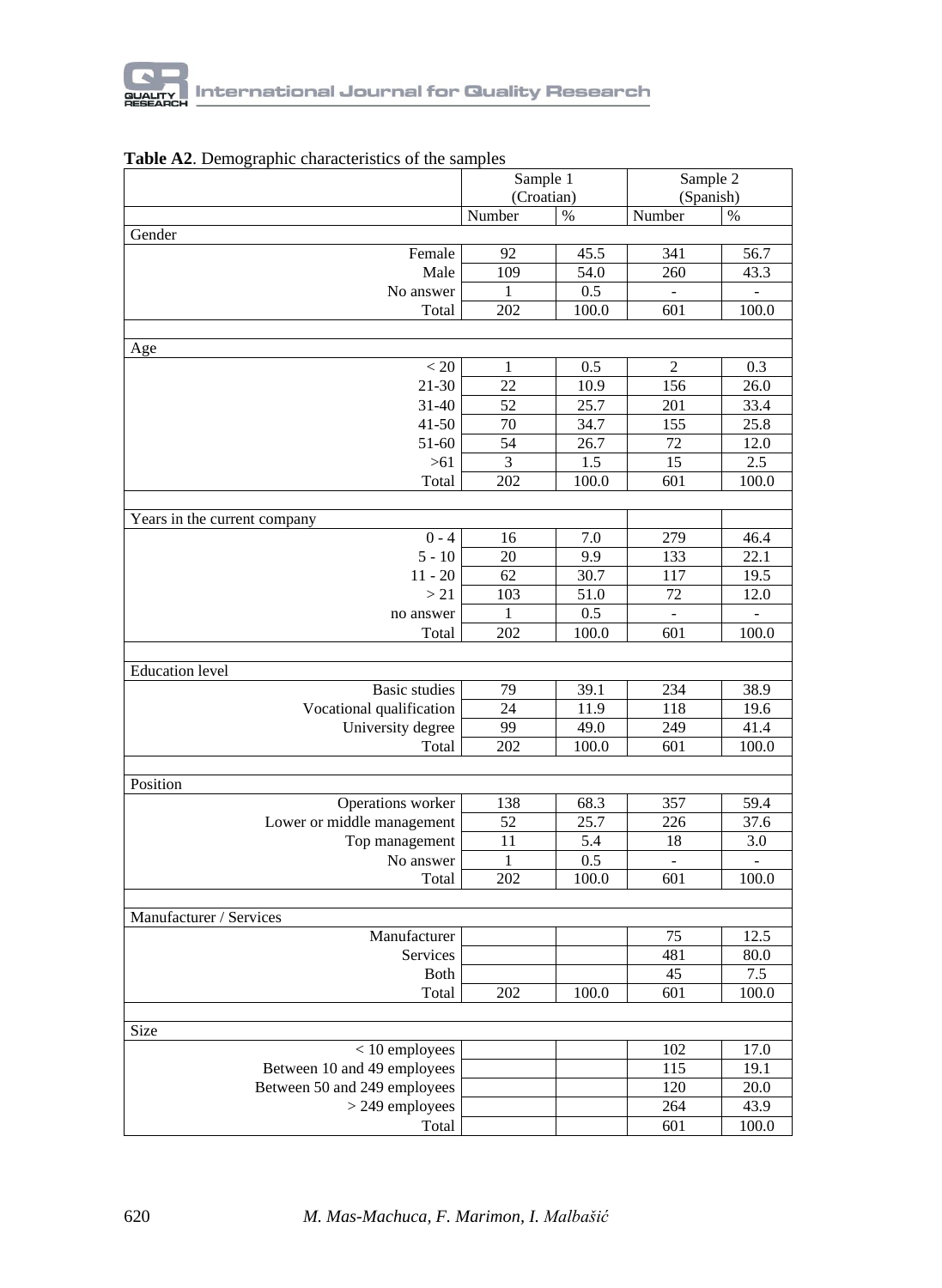

| 011011110110C      |                    |       |                              |            |                 |                         |                 |                            |                 |                                    |  |
|--------------------|--------------------|-------|------------------------------|------------|-----------------|-------------------------|-----------------|----------------------------|-----------------|------------------------------------|--|
|                    | 1 Values           |       | $\overline{2}$<br>Congruence |            |                 | 3 Quality<br>management |                 | 4 Creation of<br>knowledge |                 | 5<br>Organizational<br>performance |  |
|                    | code               | load  | code                         | load       | code            | load                    | code            | load                       | code            | load                               |  |
|                    | OV14R4             | 0.815 | $\overline{VC3}$             | 0.938      | QM6             | 0.817                   | KM13            | 0.843                      | OP3             | 0.908                              |  |
|                    | OV6R2              | 0.788 | $\overline{VC2}$             | 0.937      | QM8             | 0.804                   | <b>KM12</b>     | 0.780                      | OP <sub>4</sub> | 0.880                              |  |
|                    | <b>OV15D4</b>      | 0.774 | VC1                          | 0.893      | QM7             | 0.802                   | <b>KM11</b>     | 0.769                      | OP5             | 0.866                              |  |
|                    | OV11D3             | 0.768 |                              |            | QM3             | 0.791                   | KM8             | 0.740                      | OP <sub>2</sub> | 0.847                              |  |
|                    | OV5B2              | 0.767 |                              |            | QM <sub>2</sub> | 0.775                   | KM4             | 0.737                      | OP1             | 0.820                              |  |
|                    | OV2R1              | 0.760 |                              |            | QM4             | 0.768                   | KM <sub>2</sub> | 0.736                      |                 |                                    |  |
|                    | OV10R3             | 0.754 |                              |            | QM5             | 0.750                   | <b>KM15</b>     | 0.722                      |                 |                                    |  |
|                    | OV3D1              | 0.752 |                              |            | QM1             | 0.676                   | KM5             | 0.721                      |                 |                                    |  |
|                    | OV7D2              | 0.737 |                              |            | QM9             | 0.669                   | KM1             | 0.704                      |                 |                                    |  |
|                    | OV12C3             | 0.737 |                              |            |                 |                         | KM <sub>6</sub> | 0.662                      |                 |                                    |  |
|                    | <b>OV13B4</b>      | 0.712 |                              |            |                 |                         | KM3             | 0.661                      |                 |                                    |  |
|                    | OV8C <sub>2</sub>  | 0.709 |                              |            |                 |                         | <b>KM10</b>     | 0.652                      |                 |                                    |  |
|                    | OV1B1              | 0.625 |                              |            |                 |                         | <b>KM16</b>     | 0.617                      |                 |                                    |  |
|                    | $\overline{OV9B3}$ | 0.589 |                              |            |                 |                         | KM14            | 0.563                      |                 |                                    |  |
|                    | OV <sub>4</sub> C1 | 0.589 |                              |            |                 |                         | KM7             | 0.552                      |                 |                                    |  |
|                    | <b>OV16C4</b>      | 0.587 |                              |            |                 |                         | KM9             | 0.528                      |                 |                                    |  |
|                    |                    |       |                              |            |                 |                         |                 |                            |                 |                                    |  |
| Number of          |                    |       |                              |            |                 |                         |                 |                            |                 |                                    |  |
| original           | 16(12)             |       |                              | 3(3)       |                 | 9(7)                    | 16(9)           |                            |                 | 5(5)                               |  |
| (retained)         |                    |       |                              |            |                 |                         |                 |                            |                 |                                    |  |
| items              |                    |       |                              |            |                 |                         |                 |                            |                 |                                    |  |
| Kaiser-            |                    |       |                              |            |                 |                         |                 |                            |                 |                                    |  |
| Meyer-             | 0.939              |       |                              | 0.739      |                 | 0.911                   | 0.908           |                            | 0.852           |                                    |  |
| Olkin              |                    |       |                              |            |                 |                         |                 |                            |                 |                                    |  |
| statistic          |                    |       |                              |            |                 |                         |                 |                            |                 |                                    |  |
| <b>Bartlett</b>    |                    |       |                              |            |                 |                         |                 |                            |                 |                                    |  |
| statistic          | 1,846.06 (120)     |       |                              | 431.76 (3) |                 | 980.39 (36)             | 1,644.07 (120)  |                            | 700.95 (10)     |                                    |  |
| (freedom           | 0.000              |       |                              | 0.000      |                 | 0.000                   | 0.000           |                            | 0.000           |                                    |  |
| degree)            |                    |       |                              |            |                 |                         |                 |                            |                 |                                    |  |
| p-value            |                    |       |                              |            |                 |                         |                 |                            |                 |                                    |  |
| Eigen-             | 8.301              |       |                              | 2.555      |                 | 5.241                   | 7.660           |                            |                 | 3.737                              |  |
| value              |                    |       |                              |            |                 |                         |                 |                            |                 |                                    |  |
| Average            |                    |       |                              |            |                 |                         |                 |                            |                 |                                    |  |
| variance           | 51.88%             |       |                              | 85.18%     |                 | 58.23%                  | 47,86%          |                            | 74.74%          |                                    |  |
| extracted<br>(AVE) |                    |       |                              |            |                 |                         |                 |                            |                 |                                    |  |
|                    |                    |       |                              |            |                 |                         |                 |                            |                 |                                    |  |

**Table A3.** The five factors extracted by the five Principal Components Analysis (Sample 1 – Croatian companies): values, congruence, quality management, KM and organizational performance

Selected items shadowed